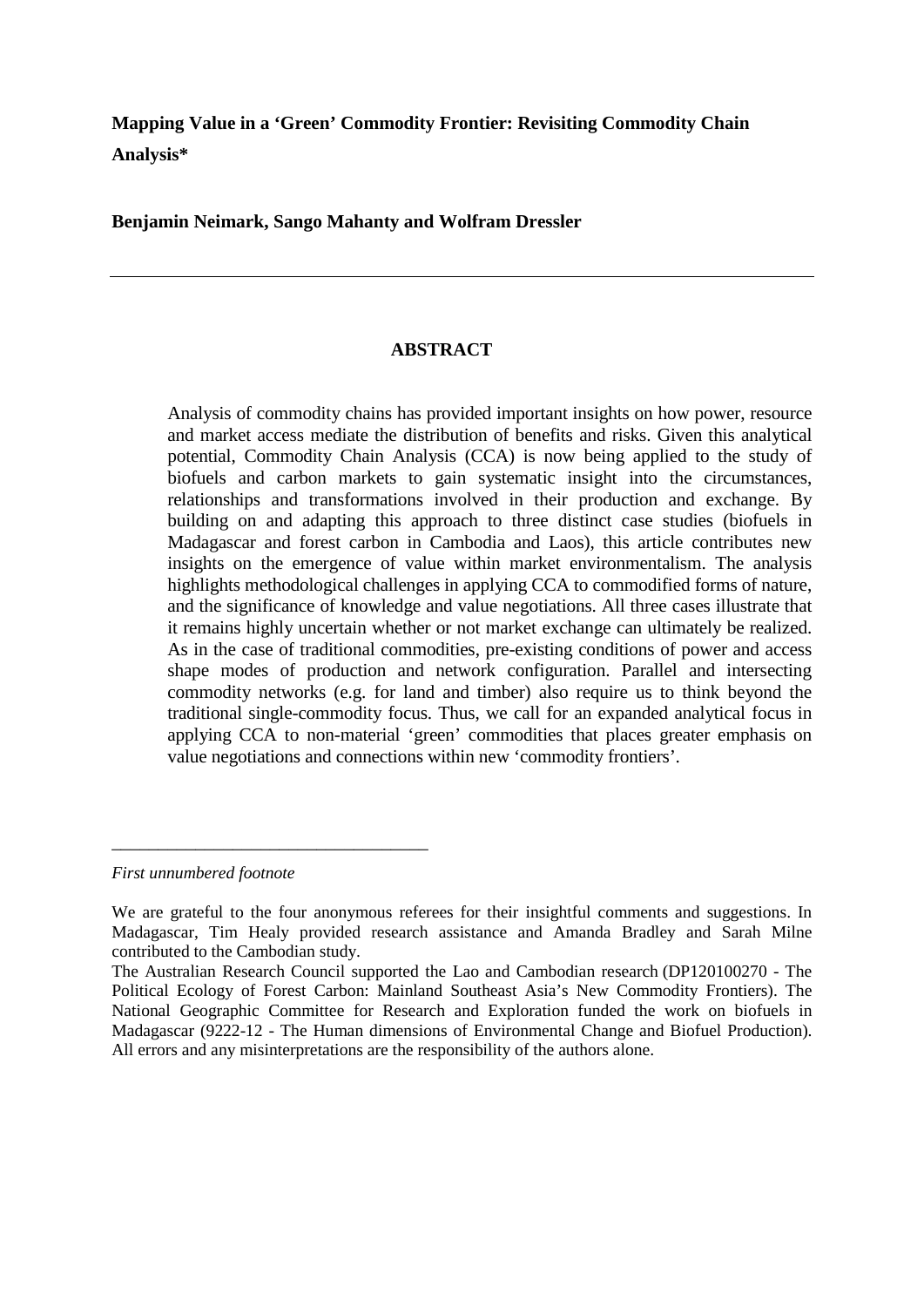### **INTRODUCTION**

Commodity chain analysis (CCA) has opened new theoretical and empirical opportunities to examine how power and social relations coalesce around commodities, their modes of production, transformation and consumption (Bair, 2009; Gibbon and Ponte, 2008). Emerging mainly from World Systems theory, commodity chains were defined by Hopkins and Wallerstein as 'network[s] of labour and production processes whose end result is a finished commodity' (1986: 159). These early CCA theorists adopted a lens of core and periphery to explain vertically integrated structures of production and consumption and international divisions of labour (Bernstein and Campling, 2006; Gereffi and Korzeniewicz , 1994). Subsequent iterations of CCA have since emerged, including global commodity chains (GCCs), global production networks (GPNs) and global value chains (GVCs). While these approaches share a central concern with tracing the 'biographies of commodities' (Hartwick, 1998: 424), their strength lies in mapping macro-economic linkages of production and consumption by placing a different analytical emphasis on the organization of and competition between firms (Gereffi et al., 2005; Gereffi and Korzeniewicz, 1994; Gibbon and Ponte, 2008; Storper, [1](#page-1-0)997).<sup>1</sup>

CCA has also been criticized for its limited ability to capture the full complexity of commodity relations (Bair, 2009; Hughes and Reimer, 2004; Raikes et al., 2000). It has been labelled as deterministic, linear, structurally rigid and weak on gender (Dicken et al., 2001; Gibbon and Ponte, 2008; Leslie and Reimer, 1999). Nonetheless, rather than withering away into academic obscurity, CCA still holds resonance for development scholars and practitioners alike. This broad-based critique has strengthened CCA's theoretical and applied value in observing global relationships, transformations and mediating institutions that enable a typical commodity's production, distribution and end use (Moore, 2010; Neimark, 2010; Ribot, 1998). Yet, the global emergence of 'market environmentalism' — broadly defined as 'selling nature to save it' (McAfee, 1999) — has facilitated the roll-out of new forms of commodified nature which are produced and exchanged in attempts to make conservation profitable (Melnick et al., [2](#page-1-1)015).<sup>2</sup> These new forms of commodified nature include carbon

<span id="page-1-0"></span> $<sup>1</sup>$  For this article, CCA encompasses an array of commodity chain approaches, such as GCC, GVC and GPN,</sup> used in economic geography, development studies and policy. For a more detailed discussion of the continuities and differences between them, see Bair (2009); Gibbon and Ponte (2008).

<span id="page-1-1"></span><sup>&</sup>lt;sup>2</sup> We understand that labelling new forms of commodified nature as 'green commodities' is problematic given the instability and the fragility of the markets themselves, but we use this as a shorthand term for *discursive*  commodification rather than to suggest the existence of actual market exchange.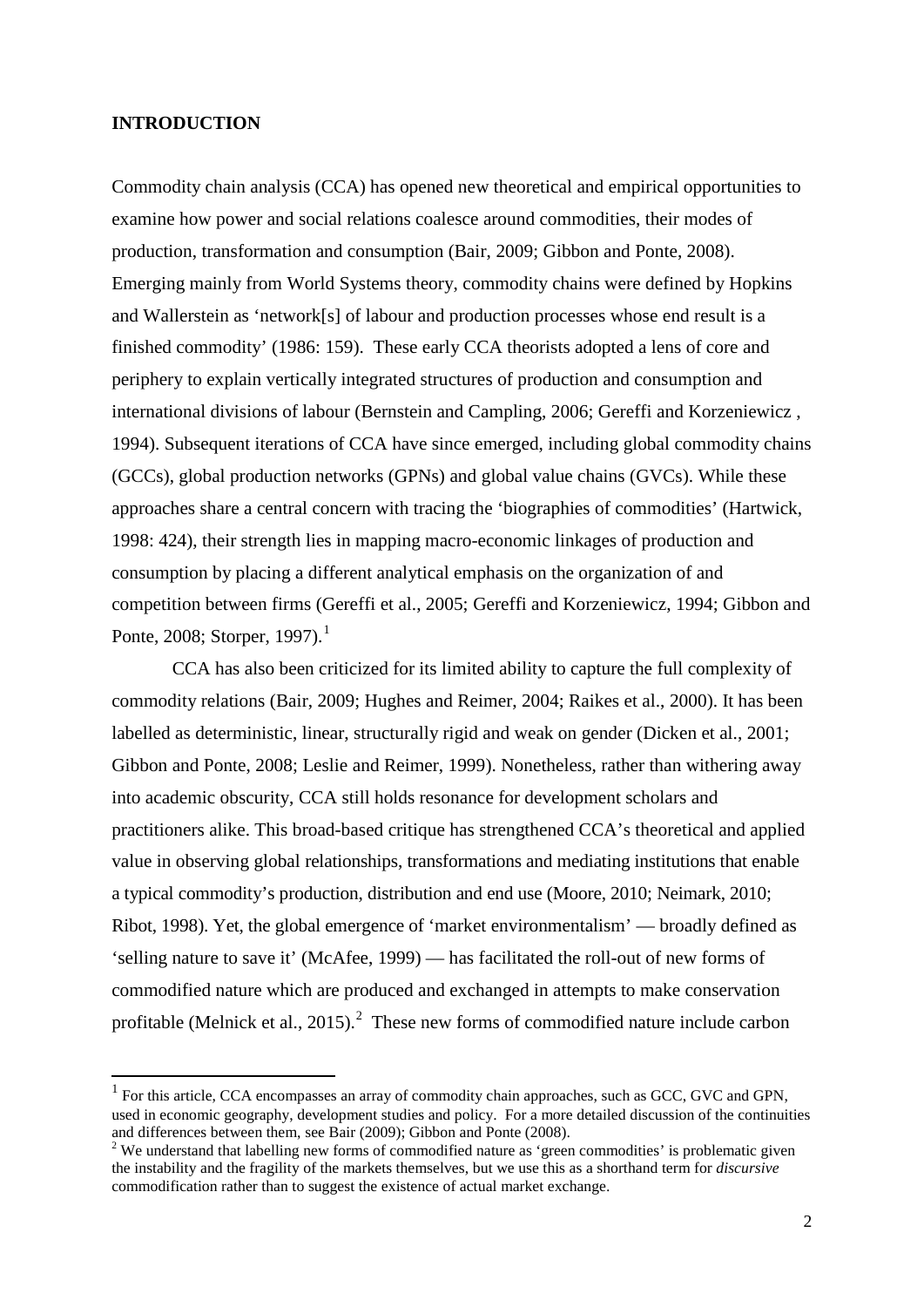credits, ecosystem services, biodiversity offsets, and biogenetic derivatives for fuels and natural products (Milne and Adams, 2012). Unlike traditional 'hard' commodities (i.e. coffee, timber), many of these products are non-material, highly regulated and speculative. Critical questions then arise as to what new theories and methods are needed to analyse the social, political and ecological relations coalescing newly commodified forms of nature and to better understand the material consequences of their implementation into conservation and development programs (Baka, 2014; Cavanagh and Benjaminsen, 2014). Up until now, few studies have been conducted on CCA and new commodity creation within market environmentalism (Lansing, 2012; Mahanty et al., 2015). Drawing on three case studies, we undertake a theoretical and empirical re-evaluation of CCA to better understand the sociomaterial relations of emerging biofuel and carbon markets. In doing so, we hope to contribute unique insights to scholars and policy makers on the fragility of commodified nature in an era of accelerated green marketization.

Theories of access (see Ribot, 1998; Ribot and Peluso, 2003) and the notion of a 'commodity frontier' (Moore, 2010; 2015) are elements of CCA which have the potential to illustrate the socio-spatial relations and material foundations (e.g. in land and other natural resources) of these emerging green commodities and markets. Nonetheless, as capital increasingly moves to extract and/or preserve resources in remaining ecological frontiers, we aim to critically engage and improve CCA by means of a more detailed spatial understanding of value creation in market environmentalism. Traditional CCA is a less effective analytical tool in the absence of clearly recognizable and spatially fixed commodities and fails to adequately deal with the fact that value creation and processes of commodification are embedded within much larger political economies and parallel networks of governance, such as development agencies and environmental organizations.<sup>[3](#page-2-0)</sup> Methodological adaptations are therefore needed to better capture the spatial and discursive complexities of green commodity 'production' and their relationship to material resources.

The three selected cases are emblematic of different types of market environmentalism that are promoted across Africa, Asia and Latin America by means of major global interventions such as the Business and Biodiversity Offsets Programme, The Economics of Business and Biodiversity (TEEB), the UN's Reducing Emissions from

<span id="page-2-0"></span><sup>&</sup>lt;sup>3</sup> Buyer-driven commodity chains and consumers of particular have been a central focus of CCA for some time (Gereffi et al., 2005; Gereffi and Korzeniewicz, 1994; Gibbon and Ponte, 2008). In this article we do not discuss traditional producer–buyer relationships; instead our focus is largely on the making of green commodities by development agencies and other environmental governance institutions.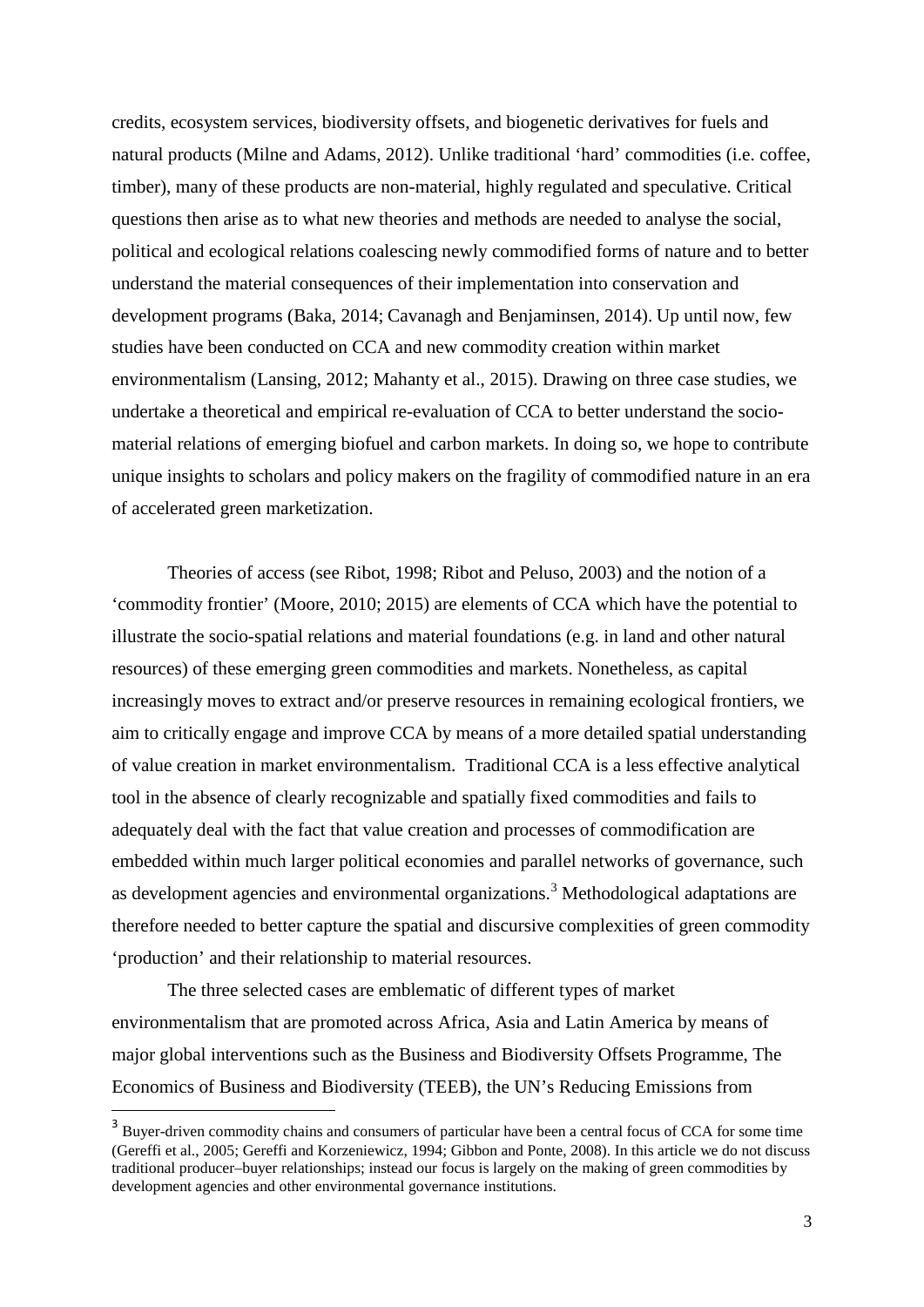Deforestation and Forest Degradation (REDD+) and the EC's Bioeconomy Programme. All three case studies were conducted through extensive field research and the use of intensive mixed research methods including in-depth interviews with local 'producers', mid-level managers, regional and international administrators and other direct and indirect actors. The collection of primary and secondary socio-economic data occurred during multiple trips to several sites of intervention in Laos, Cambodia and Madagascar. We do not present a full analysis of that data here. Rather, we present critical reflections encountered in our attempts to use CCA as an analytical tool and put forward new theoretical and methodical insights for others trying to broaden their understanding of green commodity networks.

The next section, section two, sets out the theoretical basis for our initial use of CCA. We highlight its strengths and shortcomings. Section three raises questions regarding the continuities and differences between traditional resource commodities and 'green' commodity relations, in our case biofuels and carbon forestry. Section four reflects upon our recent empirical work, with a particular focus on commodity production and questions of access and power in biofuels (Madagascar) and carbon production (Laos and Cambodia). In the final sections, the discussion and conclusion, we argue that advanced CCA continues to provide a useful empirical and theoretical framework for evaluating the actors and transactions involved in commodity production and exchange. However, CCA falls short with respect to assessing the speculative and non-material 'nature' of 'green' commodities in these emerging economies, and thus needs to be enhanced. In particular, careful attention is needed to pre-production and production dynamics, questions of knowledge, value creation and how these commodities sit within wider networks and political economies. We show that value is shaped not only by direct and parallel structures (environmental NGOs and development agencies) that govern the material resources involved in commodity 'production', but also by specific systems of measurement (carbon calculation) and authority (academics and research institutions) that are central to a green economy. The article contributes new insights on how value is shaped not only by direct and parallel structures that govern the material circumstances, but also by specific systems of measurement and authority that are central to green economy discourse

## **COMMODITY CHAIN ANALYSIS AND ITS DISCONTENTS**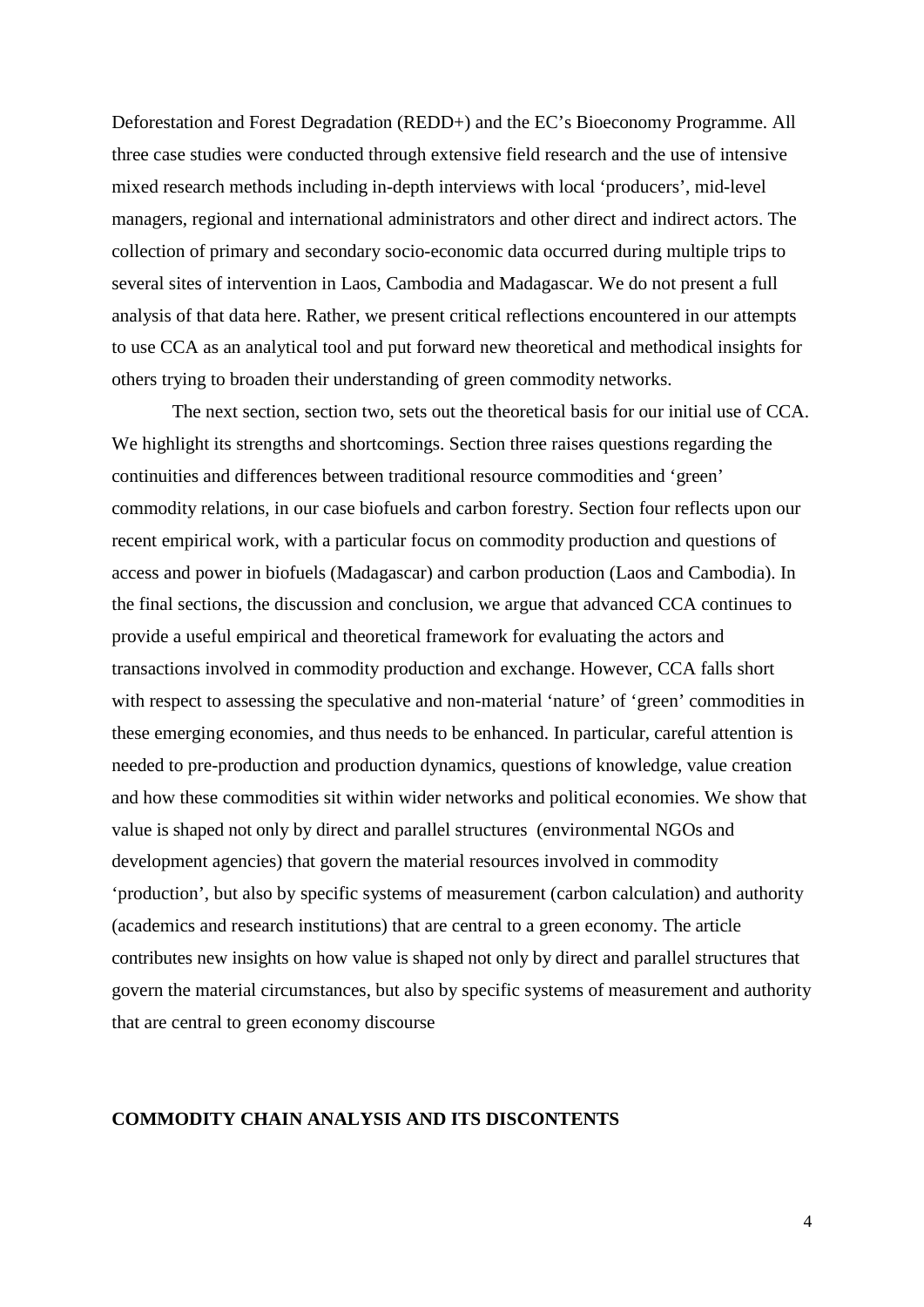Global commodity chain research is part of a long scholarly effort to connect patterns of consumption with corresponding material relations of production. Traditional CCA dealt with these issues on a macro-economic scale, documenting changes in the global division of labour and patterns of production and competition between industrial sectors and individual firms (Gereffi and Korzeniewicz, 1994). For others, CCA opens up more fine-grained examination of the 'social life' of commodities and exposes the exploitative social conditions of economic reproduction (Appadurai, 1986; Daviron and Ponte, 2005; Freidberg, 2004; Guthamn, 2004). We hold that the economy itself is a 'virtual' social construct, mainly because the arbitrary economic values attributed to green commodities are not representative of the complex and multi-layered meanings they hold with the local settings they are produced (Carrier and Miller, 1998; West and Carrier, 2004). This view contrasts with traditional CCA, which privileges Western market values over the non-market values and symbolisms other societies attach to commodities (Miller, 2002).

We build on two main threads of commodity studies in this article. The first includes natural resource theories of access (Ribot, 1998; Ribot and Peluso, 2003) and the second is Moore's (2010) commodity frontier. Ribot's networked or *filière* approach examines how property, access, authority and power intersect (Ribot, 1998; Ribot and Peluso, 2003; Neimark, 2010; Sikor and Lund, 2009). Ribot problematizes development policy's myopic focus on individual property as sole method of accessing or being able to extract valuable resources and the benefits that derive from commercialization. He describes a host of extralegal mechanisms, such as favouritism, coercion, bribery and threats, which help powerful actors access valuable resources. These bundles 'crystallize' within different social and economic 'nodes' in the chain and must be 'adequately unpacked' to trace how 'benefits are distributed' (Ribot and Peluso, 2003: 159). Recently, analysis of value production has been elaborated upon through the lens of parallel 'circuits' and 'conjunctures' as opposed to fixed points or nodes. This reflects the co-constructed nature of value through and in relation to commodities' socio-cultural and symbolic meanings (Foster, 2006).

Yet, the mainstreaming of new market-based environmentalism raises questions about how we theorize access around new highly speculative efforts to commoditize and exchange the intangible 'services' of nature. Historical understandings of resource access are based on traditional notions of formal property rights (Ribot, 1998). Yet, establishing property rights is an initial requirement, which relies strongly on authoritative (social or politico-legal institutional), reciprocal, and, at times, conflicting claims (Sikor and Lund, 2009: 2). This results in a 'grey zone' between people's formal rights to resources, their ability to access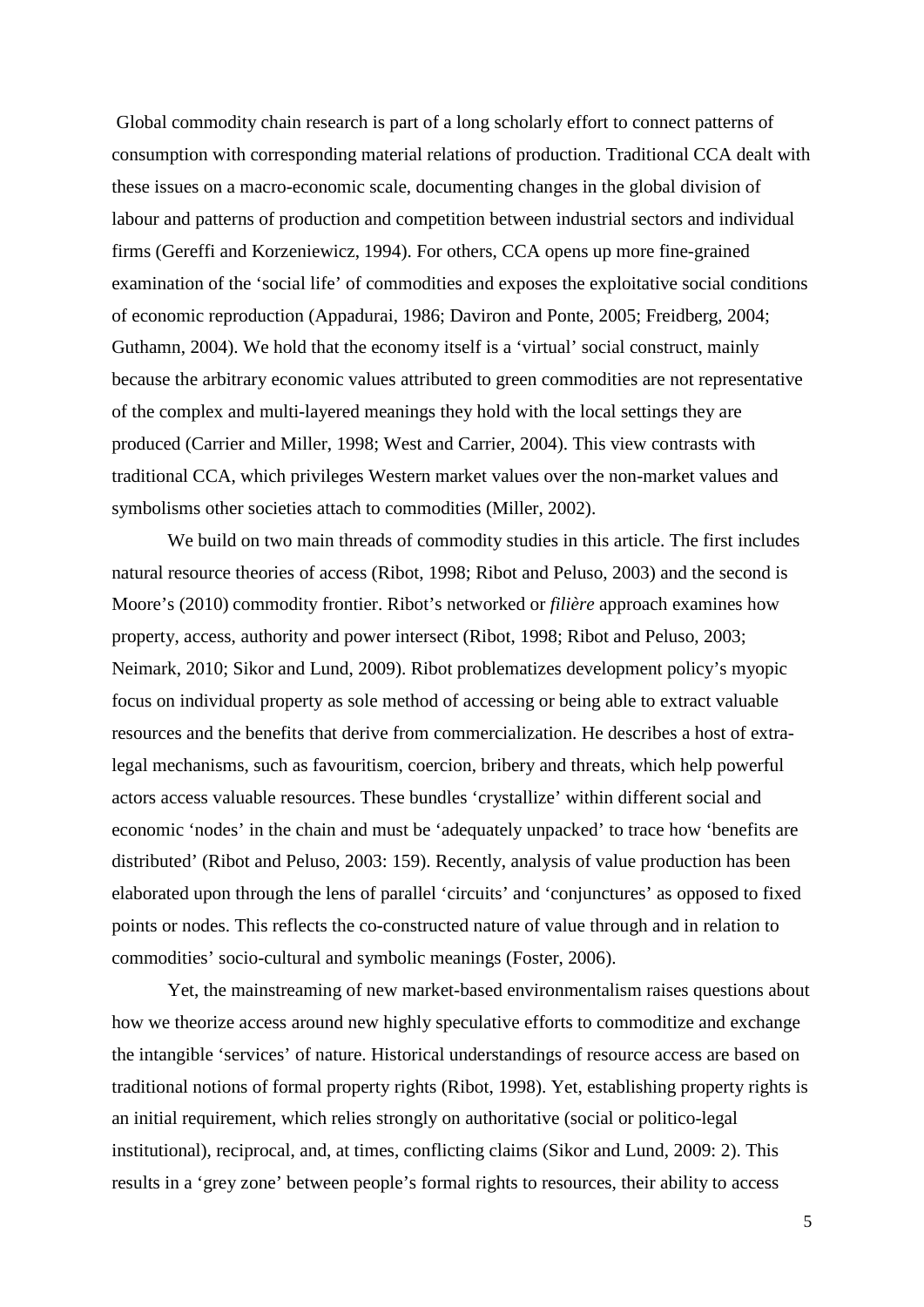those, and the institutions that exercise power and authority over these arrangements (ibid.). Reflecting on our own work below in biofuel and carbon markets, often powerful individuals and organizations, such as environmental NGOs (Corson, 2011) and scientific research institutions (Neimark, 2012; Neimark and Wilson, 2015), mediate between formal and informal rights and access (Sikor and Lund 2009). As green commodity chains develop, powerful actors and their institutions strongly influence markets, value and knowledge regimes as previously un-commodified nature become part of spheres of capital accumulation.

Much like previous commodity crops, such as cotton and sugar, green commodities now restructure through a deepening and widening of capital relations in peripheral environments in developing countries (Moore, 2000: 411; 2015). As with Moore's World Systems approach, we also highlight how 'place-specific commodity production interacts with "social-spatial expansion" and its interactions with Marx's "law of value"' (Moore, 2000: 411). The concept of the commodity frontier, moreover, sheds light on the ways in which place-specific commodity production, such as new certification schemes and restructuring of labour regimes, shapes and is shaped by market expansion (Moore, 2000; Mutersbaugh, 2005).

Following this socio-spatial thread, Bair and Werner (2011: 989) hold that commodity chain research should go beyond assessing only inclusion and exclusion of production, and also address the externalization of social difference and 'layered histories and uneven geographies of capitalist expansion, disinvestment and devaluation' (e.g. De Angelis, 2001). It should shed light on the 'instabilities', unevenness and spatial 'margins' of global production networks (Bair et al., 2013: 2544). These points are taken up in our case studies, which emphasize how local resource appropriation and relations of production connect with global and regional governance.

Beyond the specific commodities under discussion, we find that such critical studies provide an opportunity to illustrate the political economic processes surrounding commodity relations in neoliberal capitalism (Büscher, 2014; Raikes et al., 2000). Building on radical critiques, such as that of Starosta, we agree that many commodity-centric studies misread the influence of broader political economies (Starosta, 2010: 447); it is through a focus on a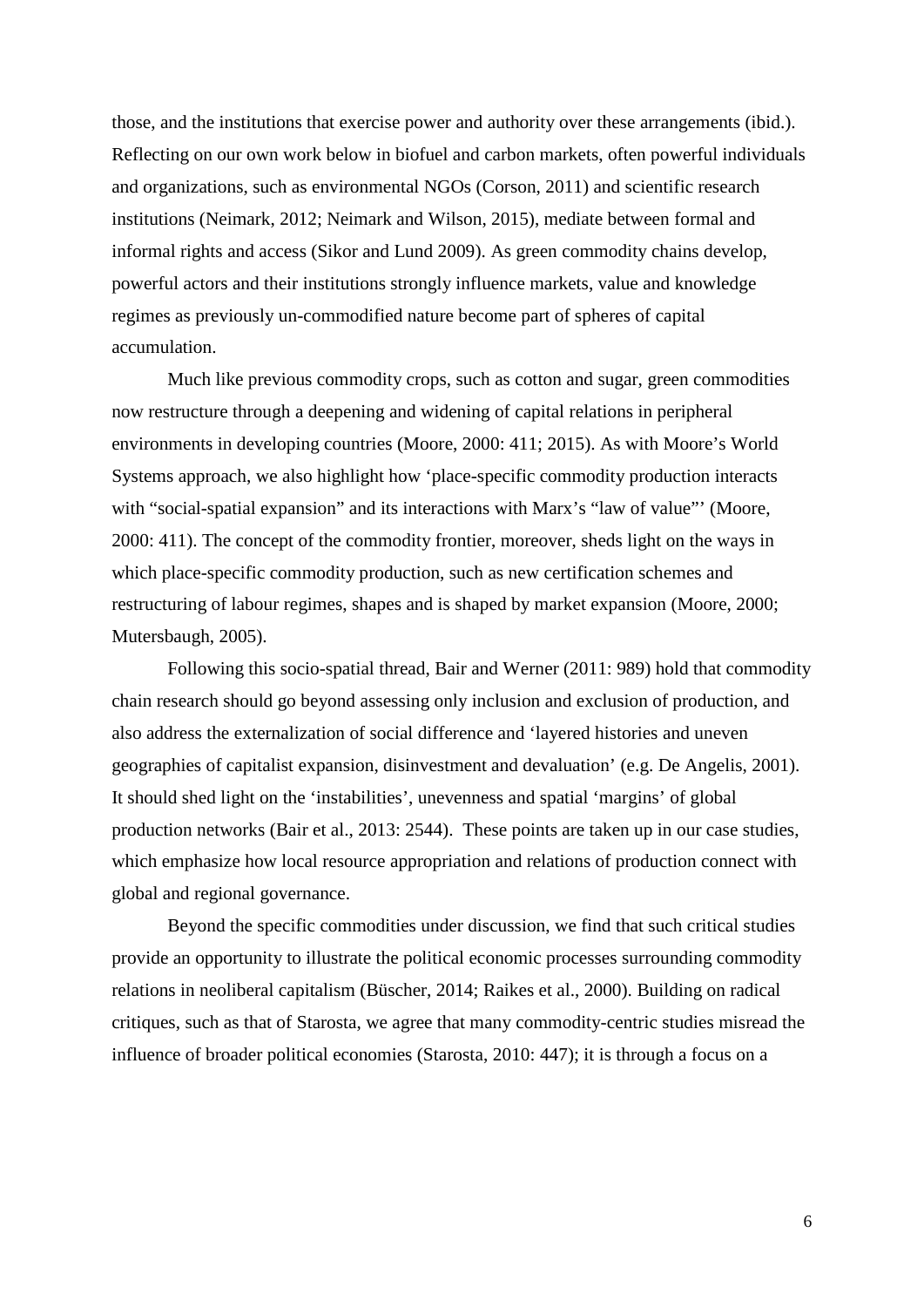Marxist-inspired 'law of value' (ibid.: 440) that the overall circulation of capital and formation of commodity relations can be better understood.[4](#page-6-0)

# **CHARACTERIZING NEW COMMODITIES UNDER MARKET ENVIRONMENTALISM**

Central to CCA is the highly relational entity of 'commodity'. The preceding section discussed how CCA has centred on the character, form and function of commodities within, through and across networks. But how does the concept of 'commodity' translate within new and speculative markets for abstract ecosystem services, as opposed to only material commodities? A simple definition of commodity might amount to the production of 'things' in nature (raw materials or primary products) in order to be bought and sold in some system of exchange. This interpretation is limiting, however, as it neglects the relational nature of commodity production: the process by which the use value of goods is substituted for their exchange value, such that things in nature are exchanged less in terms of their functional characteristics than a designated price (Bernstein, 1979).

As with material commodities, new visions of natural capital reflect a trajectory by which the social meaning and values of the commodity gradually become alienated from the material context of production. As with other commodities, the values of and control over green commodities are embedded in and constituted through local social relations, economy, and environment (Berry, 2009; Mahanty et al., 2013; Ribot and Peluso, 2003). Yet these values are progressively stripped or transformed from commodities as they take on a fungible form for market exchange. As such, various producers may be so bypassed by the 'onward' circulation of commodities, they will never know who consumed elements of what they produced, where and why (Ong, 2010).

Polanyi proposed that as commodity relations expand, the fundamental things in nature — land and labour — that are not meant to be the 'product of industry' become 'fictitious' commodities subject to the vagaries of the market (Polanyi, 19[5](#page-6-1)7: 79).<sup>5</sup> He

<span id="page-6-0"></span><sup>&</sup>lt;sup>4</sup> Marx's (1976) theory of value attributes the economic value of a commodity to the amount of labour used to create it.

<span id="page-6-1"></span> $<sup>5</sup>$  We use the term 'fictitious' (and later 'phantom') here as a signifier of the non-material and fragile character</sup> of the new forms of nature and markets now emerging under market environmentalism. This does not mean that they are not 'real'. In contrast, we show quite clearly below the effects of the labour, knowledge creation and policy work done in materializing or making the commodity real.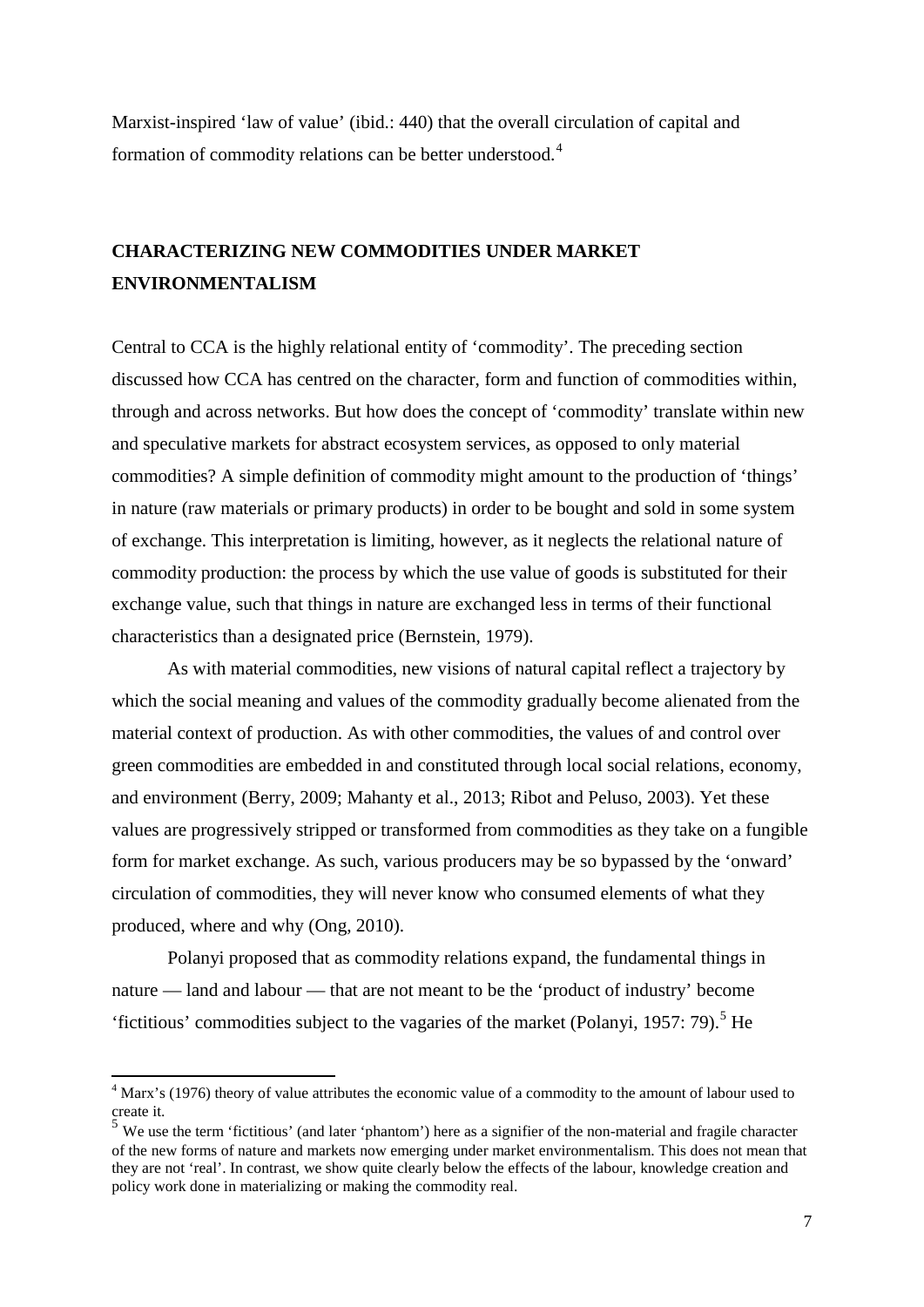foresaw the emergence of a 'double movement' where both civil society and state would play a role in re-embedding economy in society (1957: 79). New market conservation approaches take this fiction to a new level, bypassing land, or abstracting from it, and focusing on intangible 'ecosystem services'. They simultaneously intensify and by-pass multiple 'double movements', accelerating processes of alienation, wherein state and civil society actively partner with private sector interests to intensify commodification. In this context, it is important to consider the time–space dimensions of how and why fictitious commodities emerge historically and in today's economy (Bakker 2005; Mutersbaugh, 2005).

Although all commodities are imbued with social meaning, the abstract and immaterial nature of green commodities places particular importance on knowledge; technologies, branding and circulation (see Brockington et al., 2008; Hughes, 2005; Wark, 1994). Things in nature can move from being valued for their material properties or characteristics to an expected or speculative value founded in certain assumptions, categories, metrics and beliefs. Symbolic value, brandings, knowledge and ideologies discursively frame and define value from a distance amounting to a form of 'virtual commodification'; that is, commodity relations extend to produce and assign an abstract market value on 'things' in nature based in speculative assumptions, categories and representations of how nature should be or ought to become for and by humans within and beyond local environments (Hughes, 2005; Wark, 1994).

Complex processes of knowledge production and institutional assemblage thus gain foundational importance for market conservation, to account for and 'produce' legitimate, commensurable and exchangeable units out of nature (Turnhout et al., 2014: 582). These processes of measurement are inherently power laden, as they determine what constitutes a legible and measurable object of interest, and also facilitate scrutiny and control of local processes by remote actors (ibid.). The nexus between knowledge and power stems not only from individual capacities, but also from networked relationships, and specific strategies and practices (Hess, 2009). We later discuss how access to specialist market technologies can privilege those actors most able to grasp rapidly evolving standards and policy, and with the capacity to wield such knowledge in green commodity production.

Through these processes of knowledge production, rural economies mix with, but are partly supplanted by, tertiary production controlled from afar (e.g. ecotourism, businesses, advertisements, carbon governance, etc.). We then see the onset of virtual commodification through the emergence of ideas and assumptions that value things in nature speculatively in abstract market terms, involving the representation of things in nature through images,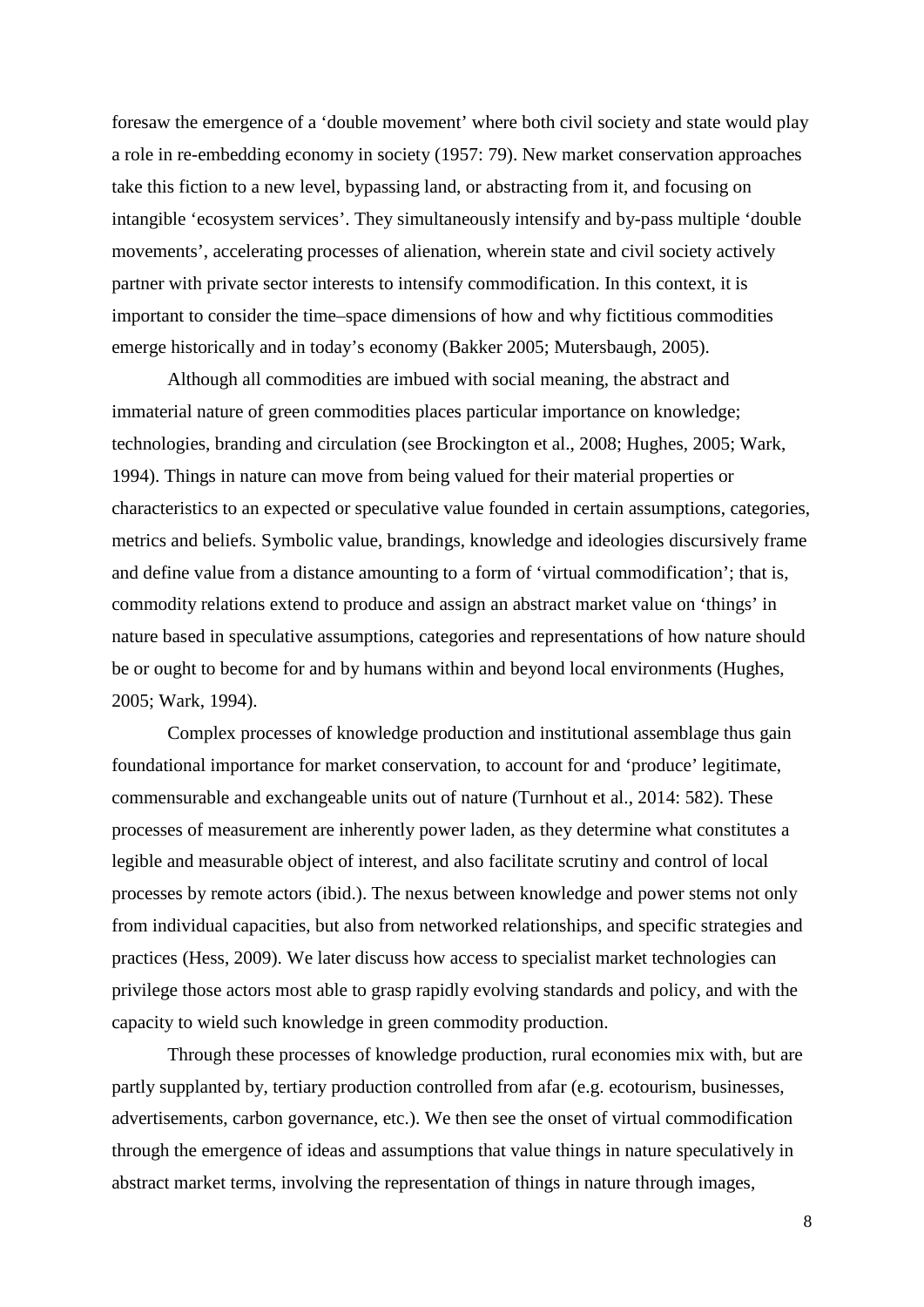symbols and brands, but mediated and valued monetarily (Hughes, 2005). The process of virtual commodification is thus less material than it is discursive and predictive; the valuing of things in nature ultimately distances nature by monetizing ideas, beliefs and images through speculative assumptions derived from 'economic activity [that is] abstracted from social relations' (and nature) at a comprehensive scale (Carrier and Miller, 1998: 2), 'collapsing any divide between simulation and reality' (Castree, 2005). While particularly pertinent to the abstract nature of the green economy, the process of virtual commodification is broad, encompassing diverse commodities in an era of globalization.

Finally, the governance assemblages in market environmentalism deserve special comment, as they provide the means to classify, codify and assign values to certain commodities in ways that can reassign meaning and diminish local access to material resources. At the same time, transnational modes of governance may in some cases diminish state control and autonomy over commodities across scale, while in others state authority is re-legitimized. The creation of commodified forms of nature therefore raises questions about the role of national resource laws and policies (Goldman and Turner, 2011). Furthermore, environmental governance regimes and flows intensify the circulation of ideas, knowledge and capital in ways that further alter the meaning and value of commodities — an aspect of CCA that has considerable analytical and theoretical potential, but has so far not delivered (Castells, 2000). The hybridized production of value along such circuits can make it difficult to trace and identify the 'origins' of value, as value emerges in a highly syncretic manner (Spaargarden et al., 2006). Such hybridized value production is complicated as several actors may be rendered redundant and less visible along circuits and flows. As such, new approaches to CCA must look beyond ostensibly clear structures that capture the beginnings and ends of commodity chains in diffuse transnational governance systems.

In essence, CCA's analytical structure can help to uncover how local 'production' and exchange becomes entangled in the process of virtual commodification of nature, and how prescriptive aspects manifest as both material and immaterial impacts. In this sense, combining CCA with the material and virtual analysis of commodification can re-embed these more abstract processes within local contexts. Given the characteristics of newly commodified forms of nature discussed above, it is important to consider governance, authority, technology and scale as factors in CCA which to date have not been a major focus.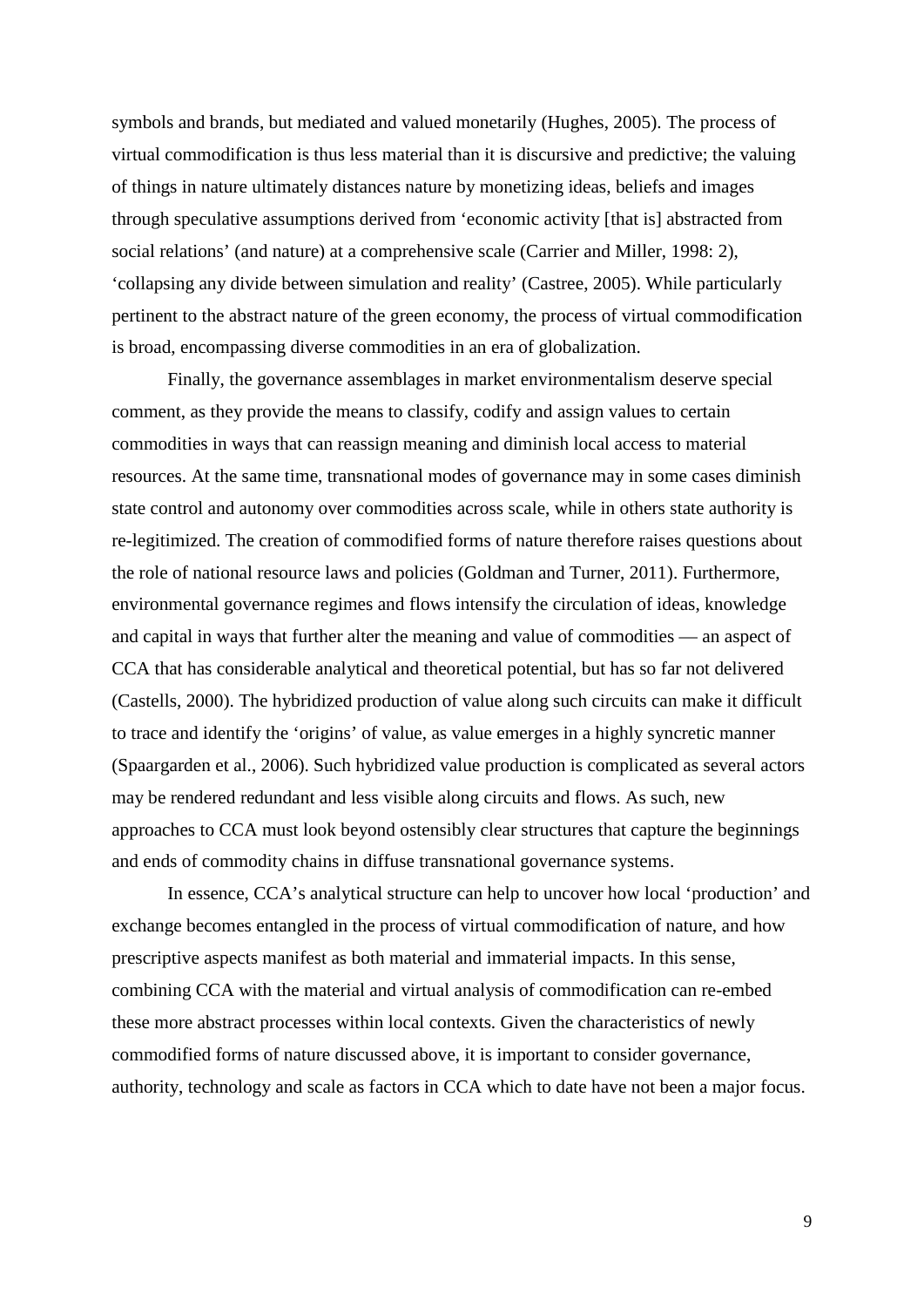### **APPLYING CCA TO FOREST CARBON AND BIOFUELS: CASE STUDIES**

Below we present three geographically distinct case studies that apply versions of CCA to understand emerging biofuel and carbon markets and institutional infrastructure. In each of the cases, CCA is used either as a methodology to conduct the study or as an analytical frame to reflect on findings. As shown, each elucidates the strengths and drawbacks of the approach and the value of incorporating alternative theories that in their own way help to understand commodity creation, access dynamics and power relations. The first case examines the particular significance of transnational technologies/governance in the construction of a market for forest carbon in Laos. Similar dynamics can be seen in the second case of Cambodia's voluntary carbon market, where the forests and land targeted for carbon conservation are part of wider networks of commodity circulation; the case reveals the significance of knowledge negotiations and parallel/intersecting commodity networks. The final case on biofuel cultivation in Madagascar highlights how the purported 'green' fuel can embody both abstract ecosystem services and tangible material resources. It asks how the complex underpinnings of speculative production and its material effects can be addressed in the biofuel market.

# **Carbon Governance in Laos: Establishing Markets, Reinforcing Rural Production and Market Conditions**

Like the Cambodian project discussed later, this Laos case draws on research undertaken for a project on carbon commodification in mainland Southeast Asia (2012–15). Rather than explore a fully-fledged carbon commodity chain, the case discusses the value of applying CCA to the interventions that establish the livelihood and market foundations in advance of carbon trading. It outlines the political and economic conditions within which 'REDD+ Readiness' interventions (Reducing Emissions from Deforestation and Forest Degradation) unfold locally to gear farmers toward low-carbon resource production over time. These interventions aim to transform swidden-based livelihoods to more intensified agricultural production associated with other market chains to supposedly spare forests and conserve forest carbon for eventual trading. This REDD+ 'Readiness pathway' adopts a 'No Net Loss' approach (see Sullivan and Hannis, 2015), rewarding farmers who shift from forest-based livelihoods to low carbon alternatives. The Lao case thus emphasizes the pre-production of commodities in socio-political context, which supports broader processes of carbon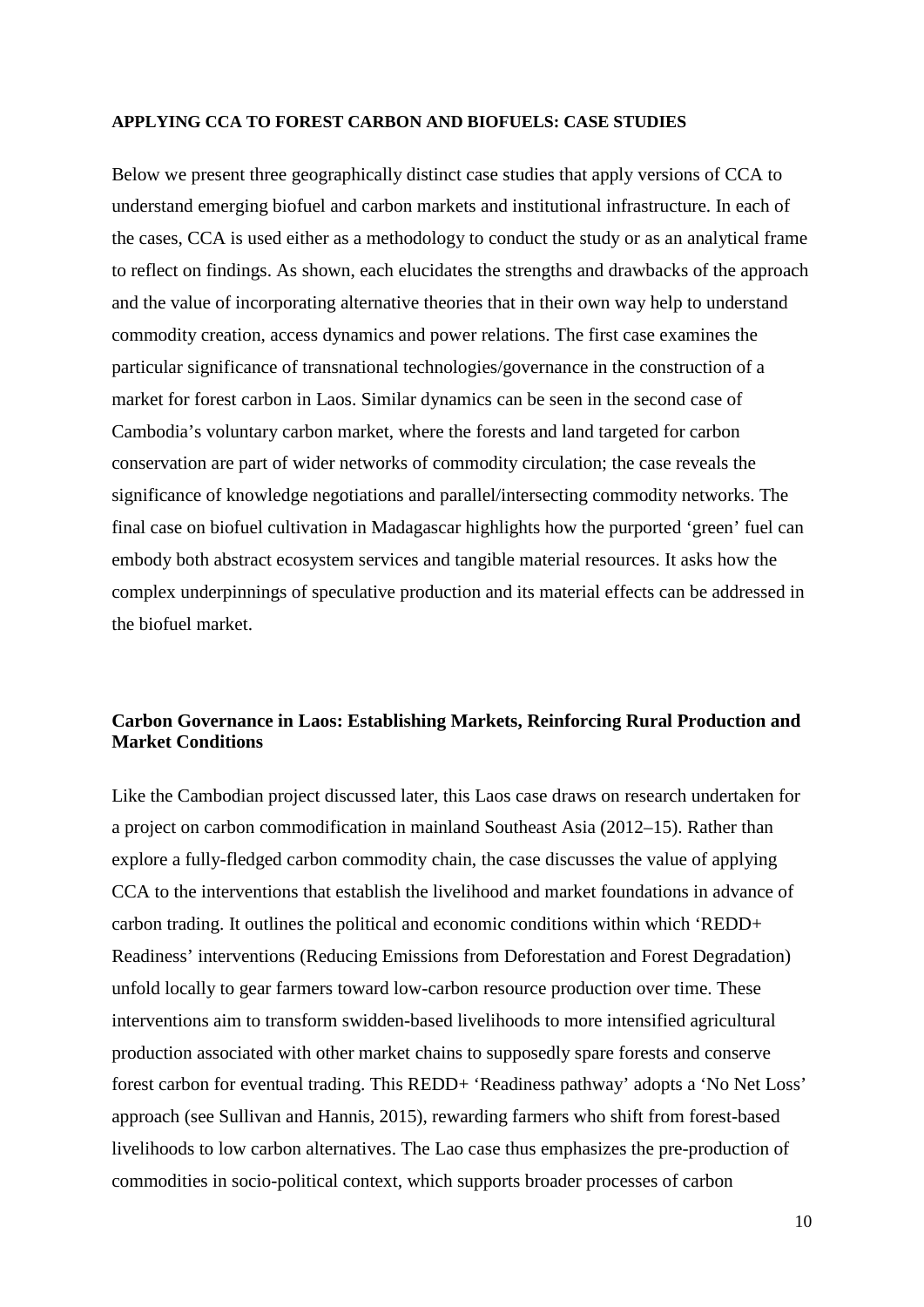commodification, something beyond the usual remit of CCA. We explore how the boundaries of CCA might be expanded to capture the 'shifting configurations' of commodity production in parallel with other market economies (Moore, 2000: 410). An invigorated CCA could better engage the pre-design phase so crucial to reconfiguring rural livelihoods in support of carbon commodification and associated state ideals of rural modernization.

The central Lao state is currently negotiating transnational governance for the marketbased mechanism, REDD+. The associated transnational–state interactions sees the intervention adjusted to align with national land use policies that support intensification and low carbon livelihood pathways in the name of rural development. Through their interactions, bilateral donors and subnational actors have laid the groundwork and stimulated the enabling conditions for subsequent 'imagined' markets, institutional structures and rural productivism. Drawing on the Japan International Cooperation Agency (JICA)-funded 'Participatory Land and Forest Management Project for REDD' (PAREDD), we show such interventions at once construct and reinforce locally a 'less forest-reliant' market system that better supports carbon trading. It is a system that has swidden farmers zoned out of primary forest, zoned within fixed plots and incentivized to become low carbon farmers. In the process, farmers who adopt new market activities associated with low carbon production and, eventually, carbon trading align with new hopes that such interventions might offer new livelihoods and exchange relations. In the end though, many locals still find the exchange dynamics in support of carbon commodity chains ambiguous and abstract.

Despite recently adopting REDD+, Laos is already in the course of adopting a parallel carbon finance economy, gaining over US\$ 90 million for Readiness programmes. Long considered a 'transitional' post-socialist state, multi- and bilateral donors, NGOs and others now invest heavily in institutional capacity building, sectorial coordination and accountability to support the adoption of REDD+ in Laos (DOF, 2011: 1). In practice, however, REDD+ governance activities work through and reinforce rural development policies and interventions that support agricultural intensification and market expansion in line with donor and state development agendas.

REDD+ followed donor–state interventions which had been underway since the mid-1990s to manage and modernize rural people and landscapes. These aimed to reinforce rural sedentarization along with commodity production with 'safeguards' for affected communities. Meanwhile, frontiers were (and are) subject to extractive enclosures and industries — partly influenced by donor projects themselves (Baird and Shoemaker, 2007). These governance interventions became both potential 'solutions' to complex processes of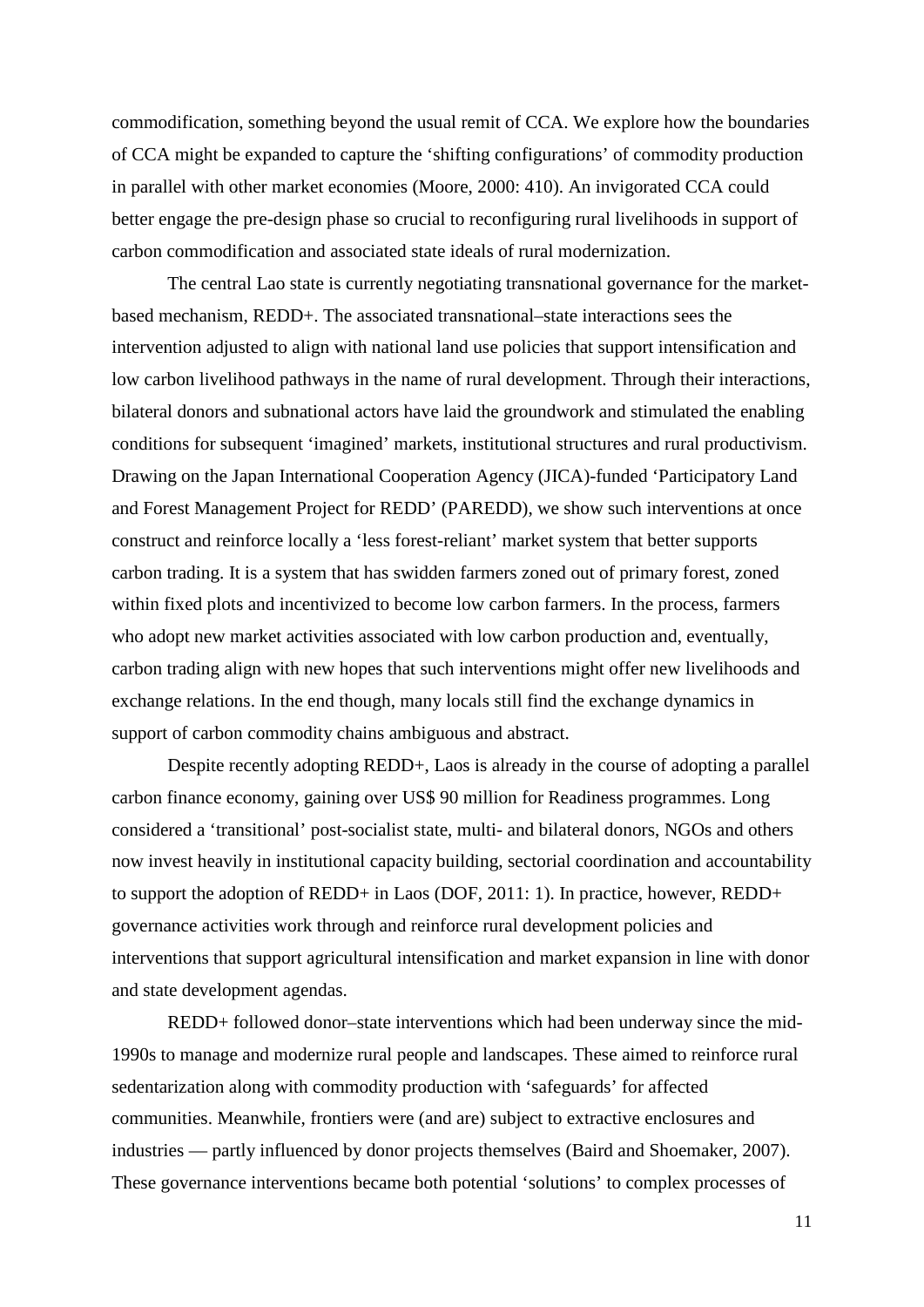resource over-exploitation and, at the same time, renewed opportunities for market expansion in rural areas of the country (Duckworth et al., 1999; Sikor and Lund, 2009).

With global interest in REDD+, the Lao state harmonizes REDD+ governance ideals with existing policy designs and interventions in rural, upland areas. As such, REDD+ Readiness pathways became the means by which state agendas were achieved 'on the ground', laying the livelihood and land-use foundations for carbon commodification. Like the Cambodian case, the Laos REDD+ economy has been driven more by donor financing than 'payments' from carbon sales, providing an important catalyst for negotiations between state, NGOs and bilateral donors. Bilateral assistance from the GiZ (German Federal Enterprise for International Cooperation), JiCA and the Finish Government released, for example, more than US\$ 54.8 million in Readiness activities, while multilateral funding from the World Bank's FCPF, the Asian Development Bank and the International Financial Corporation amounted to just over US\$ 33 million since 2010.<sup>[6](#page-11-0)</sup>

The JICA-PAREDD site in Luang Prabang province illustrates the local dynamics surrounding the establishment of carbon commodity chains through the interaction of transnational, state and local policies. Since 2009, the Japan International Cooperation Agency (JICA) and the Government of Lao PDR have jointly implemented the programme Participatory Land and Forest Management for Reducing Deforestation in Lao PDR (PAREDD) through the use of a US\$ 4 million donation. The Department of Forestry (DOF), Ministry of Agriculture and Forestry (MAF), and the Provincial Agriculture and Forestry Office (DAFO), among others, implemented PAREDD to partly integrate smallholder agriculture (i.e. swidden) into government sanctioned upland development initiatives. REDD+ Readiness initiatives called for initiatives similar to the strategies of earlier interventions in order to lay livelihood foundations for subsequent carbon transactions and conservation. Through the support of more profitable sedentary livelihood activities, ostensibly the need to clear forests for swidden would decrease, whereby carbon stocks would be conserved as the basis of future financial incentives.

The PAREDD approach was heralded as the best way to do this. Implemented through newly crafted Land and Forest Management Committees in several villages, the project would promote low carbon livelihood activities with associated markets which, when integrated, would hopefully generate sustainable supply chains that curb carbon generation. As a future outcome, low carbon livelihoods would support carbon trading and subsequent

<span id="page-11-0"></span><sup>&</sup>lt;sup>6</sup> Much of the latter rise in revenue stems from Laos' acceptance into the FCPF with its Preparation Proposal (R-PP) (October 2010) and then FIP approval in November 2011 (DOF, 2011).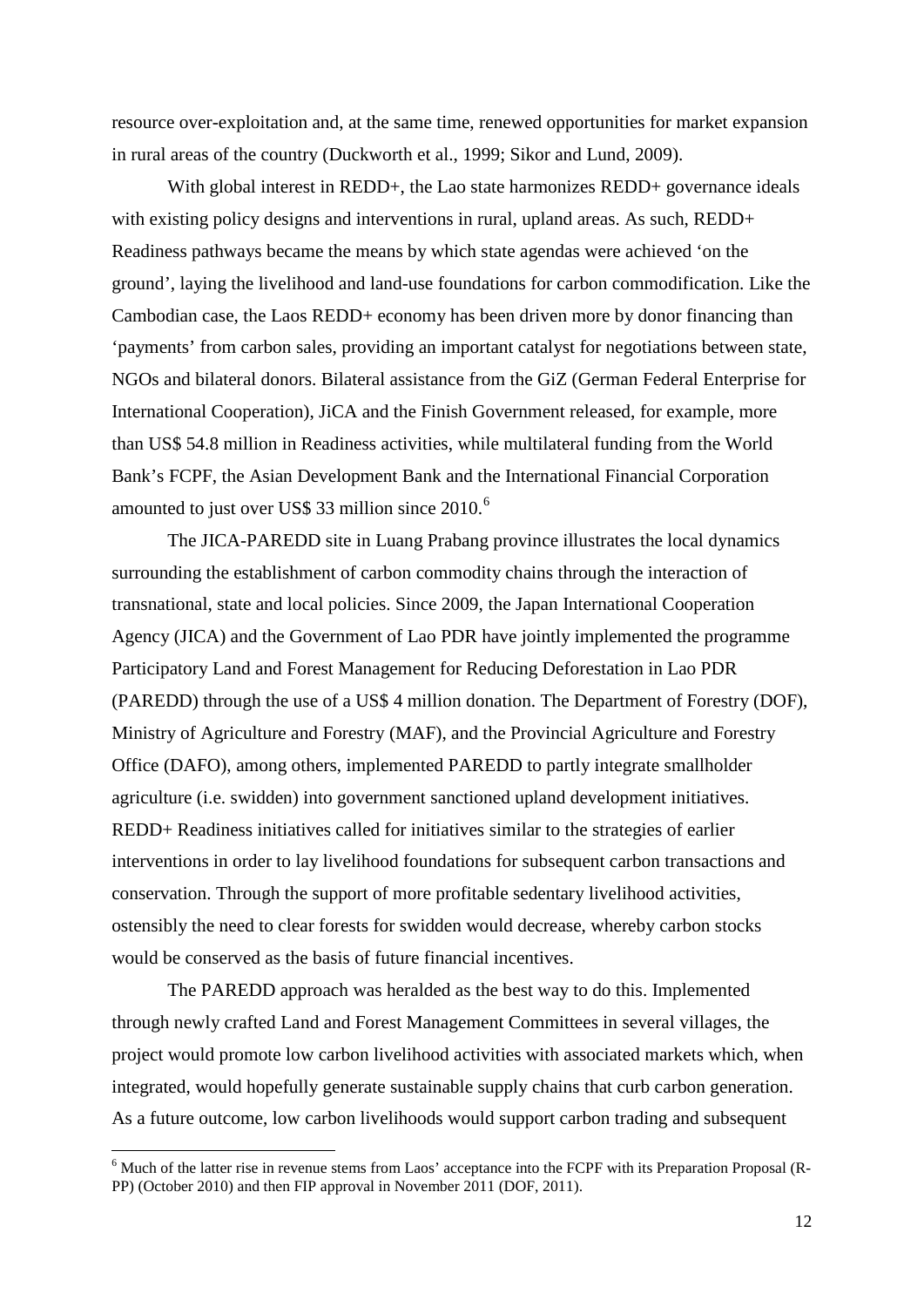financial rewards. The fortunes of such integrated commodity production were closely interlinked, with the low carbon livelihood development focusing on known commodities, such as cassava and livestock, alongside the less familiar and intangible carbon units.

These low carbon livelihood interventions aligned with earlier policy models to reduce forest dependency, based on market sales, profit margins and fund repayments (e.g. revolving funds from agricultural and forest activities). Despite best intentions, however, the livelihoods that were to lay the foundation for an expanded carbon commodity chain failed in many respects. Much livestock, for example, died of disease or natural causes or were eaten by villagers. Moreover, maintaining livestock was confounded by the pre-existing social and political differences among existing social groups, their livelihoods and their land holdings. The income generated by PAREDD's piggery project sales was inadvertently drawn along ethnic lines between Khmu and White Hmong swidden famers.

While these two social groups once lived and farmed swidden further apart in the uplands, upon being resettled under the government's FOCAL land use strategy, they became concentrated in one village and told to cooperate so as to take advantage of REDD-related benefit sharing.<sup>[7](#page-12-0)</sup> However, higher status families in each group were quick to organize themselves and capture initial benefits at the expense of poorer, non-family members of their group. The chiefs and their families that steer and benefit the most from livelihood activities also became the local knowledge brokers on REDD+ and potential carbon trading. In this way, carbon's destiny closely intertwines with that of commodity markets supported through REDD+, as well as other historical policy interventions. The challenge for CCA is thus to untangle these connections in the context of project interventions in complex rural settings.

Thus, the Lao case highlights the complex social, political and historical factors that can underpin the initial (Readiness or) preparatory stages of carbon production. The REDD readiness phase of low-carbon livelihood pathways has brought together a historical mix of interventions as well as an interplay of current carbon-friendly and carbon marketing activities. However, as local leaders and programme coordinators raise hopes among the Khmu and Hmong participants of potential future returns, most are not entirely sure about exactly how carbon trading might unfold. In the end, then, as REDD+ Readiness phases affect local livelihoods and land uses, they matter as much if not more than the parallel carbon finance economy.

<span id="page-12-0"></span><sup>&</sup>lt;sup>7</sup> The zoning for the FOCAL site was established under Participatory Land Use Planning (PLUP) through the government's Forest and Land Allocation Programme (FLA) (Baird and Shoemaker, 2007).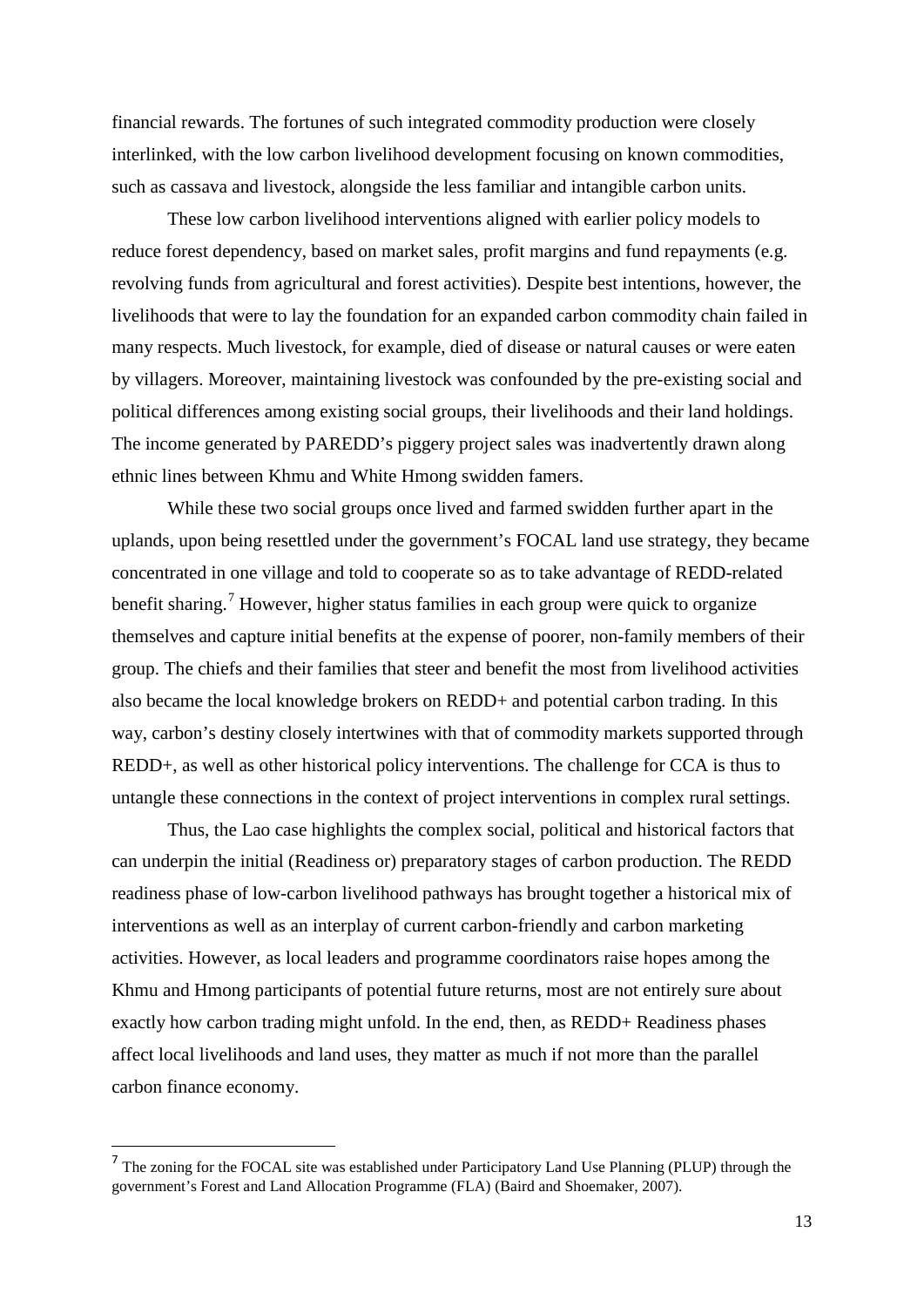Together, PAREDD and the state have facilitated benefit redistributions to offset different losses. In such instances, low carbon livelihood schemes and incentivized market exchange aim to compensate for livelihood losses and support carbon conservation while ensuring rural production unfolds accordingly (Sullivan and Hannis, 2015). The Readiness schemes' preparatory phase is critical. The initial marketing phase of carbon commodity chains must appear to compensate for any adverse outcomes from livelihood transitions toward low carbon production. Paradoxically, however, accelerated intensification and marketization can lead to increasing wealth for the locally powerful, and the expansion of higher-value crops and livestock production, with the ultimate outcome of possible losses in carbon storage. In this context, evidence points to the value of extending CCA to capture the convergence of multiple transactions and outcomes well before as well as along the road to carbon trading, to capture the tangible and intangible elements of carbon commodification.

# **Applying CCA to Cambodia's Nascent Voluntary Forest Carbon Market**

Like other global commodities, the production and trade of forest carbon in the voluntary market rests upon a complex network of actors and institutions (Appadurai, 1986) that extends from a specific locality to international buyers that are trying to offset their carbon emissions. As with other green economy 'products' however, the market for forest carbon is a deliberate construct, with the same 'phantom' and fetishized dimensions seen in biofuels below. The creation of verified carbon credits, the 'commoditized' form of forest carbon, begins in a place: a forested and often inhabited landscape. This process of carbon credit 'production' requires specialized institutions and knowledge, usually facilitated by international NGOs, donors and the private sector, with the agreement, if not active involvement, of state actors. To ensure that payments are only for 'additional' carbon stored, producers must demonstrate new actions or changes in behaviour from 'business as usual' scenarios around the use of forested land. Tradable units of forest carbon only exist after a project is validated and verified according to the now widely recognized market standards. A third party must then periodically verify the quantity of credits produced by the scheme to vouch for their continued legitimacy (see Bumpus, 2011; Lansing, 2012; Mahanty et al., 2013, 2015).

CCA was applied to Cambodia's voluntary carbon market due to its potential to facilitate a systematic analysis of complex social relations between diverse actors around a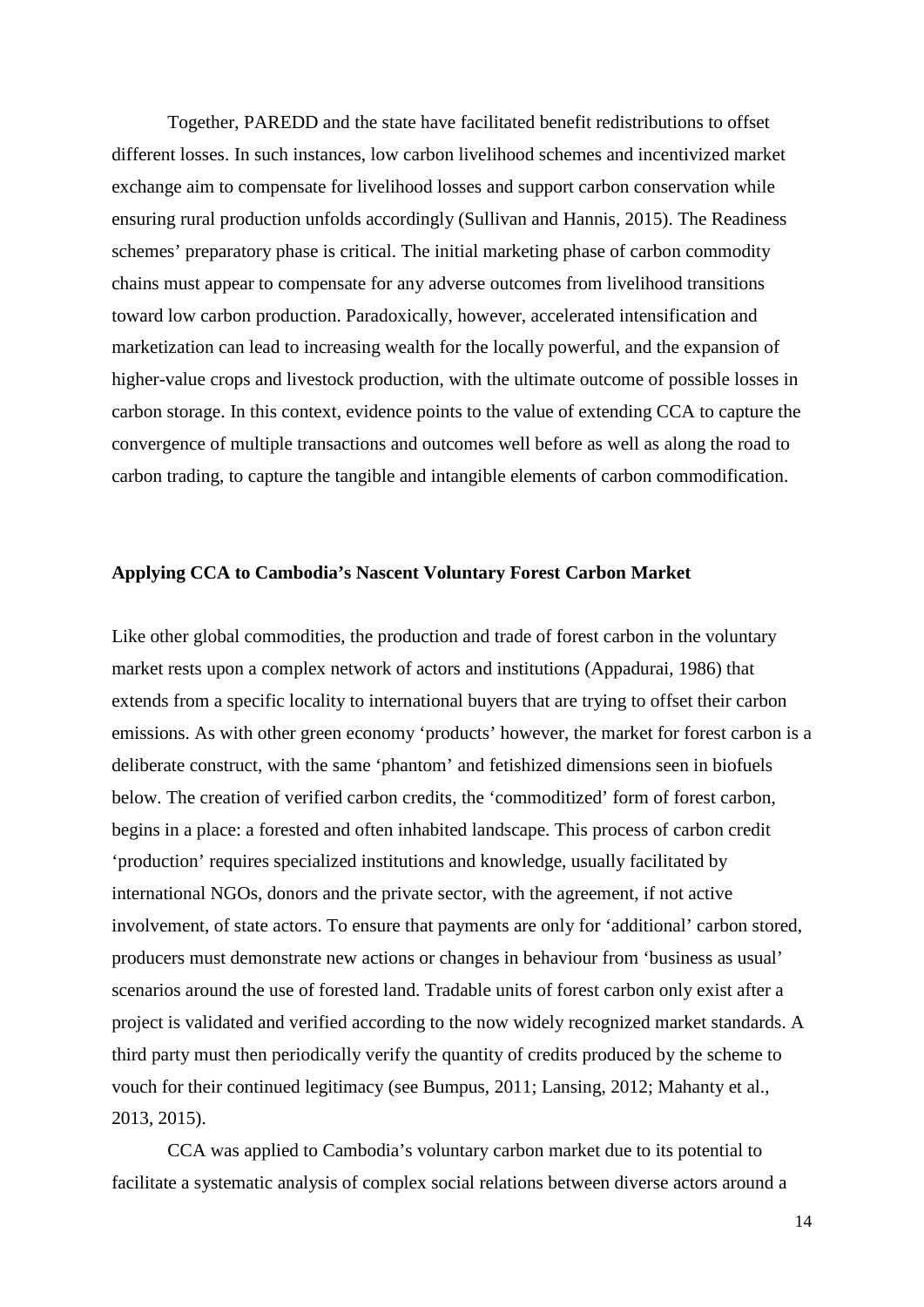commodity, and how they interact with prevailing political and economic relations (Ribot, 1998). The research departs from recent work on carbon markets, which either zooms in on local interactions with schemes to examine issues such as conflict, 'green land grabs', livelihoods and social displacement (e.g. Cavanagh and Benjaminsen, 2014; Corbera and Brown, 2010; Jindal, 2010); critiques the neoliberal assumptions that underpin REDD+ (e.g. Robertson, 2012), or takes a normative stance to determine conditions for equitable and efficient REDD+ design (e.g. Angelsen et al., 2012; Agrawal et al., 2011; Larson et al., 2013; Sunderlin et al., 2013). CCA provides for critical, multi-scalar analysis of REDD+, to examine questions of access (following Ribot's access mapping approach) in a rigorous, empirically grounded way.

CCA also offered the potential to uncover how carbon markets meld with markets for other land-based commodities (e.g. timber, new agricultural commodities). Green economy advocates consider these as 'opportunity costs' faced by key decision makers at the international, national and corporate level as they deal with macro processes of economic and landscape transformation or a more localized scale where competing land uses are in play (e.g. Angelsen et al., 2012). By mapping the actors involved in REDD+ relative to these potentially competing commodity networks, we hoped to uncover where convergence and conflict might arise. For instance, might some actors be engaged in both extractive and REDD+ activities?

In Cambodia, we analysed two REDD+ schemes: a network of community forests in Oddar Meanchey province, and the Seima Protection Forest, Mondulkiri (Mahanty et al., 2015). We map the key actors involved in each of the schemes, their roles, 'investments' and access to possible 'returns' from carbon transactions. We then examine the role of different types and levels of standards and rules — the institutional and governance assemblage around this would-be carbon market — which include customary land rights, formal laws and policies mediating forests, land and carbon, and international standards to guide carbon trade. The political economy of forests and land were critical influences on the commodity chain, shaping access to the resources needed to 'produce' carbon credits. Finally, we looked for moments of value formation and value addition in relation to forest carbon. What were the mechanisms and actions that enabled a previously unvalued commodity to gain a market value, and how was this value multiplied and transacted?

The commodity chain for forest carbon differed from the typical pathways taken by other forest commodities, such as harvest, aggregation, value addition and marketing/exchange. The Cambodian case highlights that the 'production' of marketable

15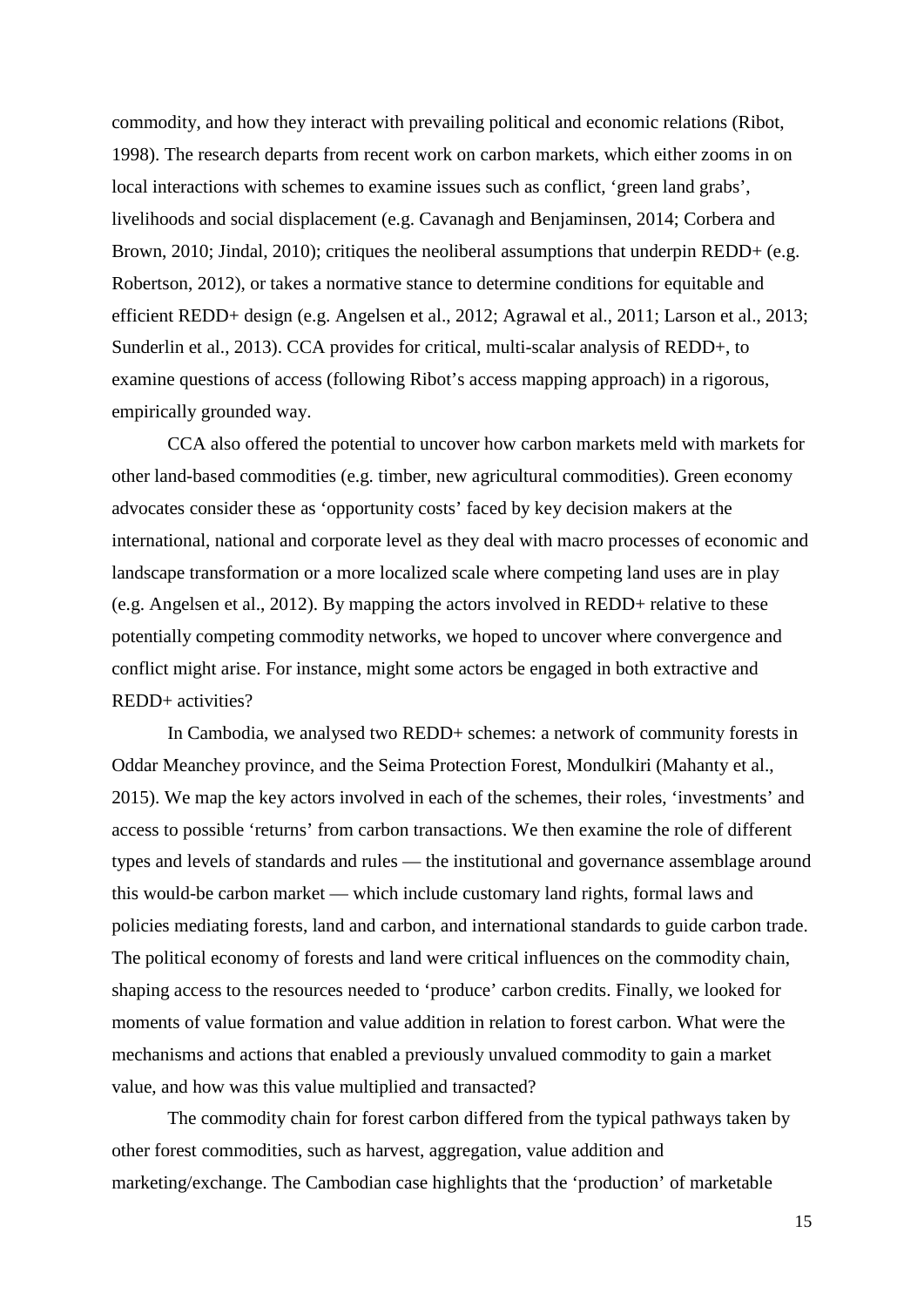forest carbon is in itself a formidable feat, involving considerable time, diverse actors, negotiation of knowledge and institutional interplays, before forest carbon even becomes a tradable entity. Both projects took years to get to the point of 'almost' marketing their carbon (a state of limbo that also lasted some years). Analytical attention to the production phase (see Figure 1) is thus critically important for carbon as it is here that power-laden social relations and questions of access start to emerge. Indeed, the role of knowledge and associated power dynamics emerged as critical in the Cambodian case. For instance, technical actors (e.g. verifiers and technical advisors) were so central and highly valued that their services received an immediate financial reward, whereas many other commodity chain actors are still waiting to see payments from carbon sale.

## INSERT FIGURE 1 HERE

Aside from uncovering the complexity, knowledge and power dynamics inherent in carbon production, CCA highlighted the fragility of carbon trade. In mapping the many actors and relationships required to produce and exchange forest carbon (e.g. local users of land and forests, external interlocutors with specific technical knowledge, international NGOs and various state actors with local through to national reach), it became clear that establishing and maintaining the commodity network was a feat of facilitation that in both projects were mainly conducted by international NGOs. Although critiques of neoliberal conservation often emphasize its hegemonic character, CCA brings out the fragile and contingent negotiations upon which new forms of nature rest, leaving them vulnerable to factors such as changes in personnel, and delays in reaching agreements and gaining payments.

Finally, by focusing on the institutional interplays around Cambodia's nascent carbon market, our analysis highlighted the significant role of newly constructed institutions in mediating carbon trade, such as the Voluntary Carbon Standard and Climate, Community and Biodiversity Alliance standards. Unlike other analyses that see CCBA and associated requirements for Free, Prior and Informed Consent as social safeguards, analysing these institutions through a commodity chain lens highlighted their purpose in establishing the legitimacy of tradable carbon, whether in social or environmental terms.

In short, CCA opened up important questions about the 'phantom' dimension of markets for carbon markets and their ability to endure competing commodity networks, fragile social relations and dynamic demand and institutional configurations.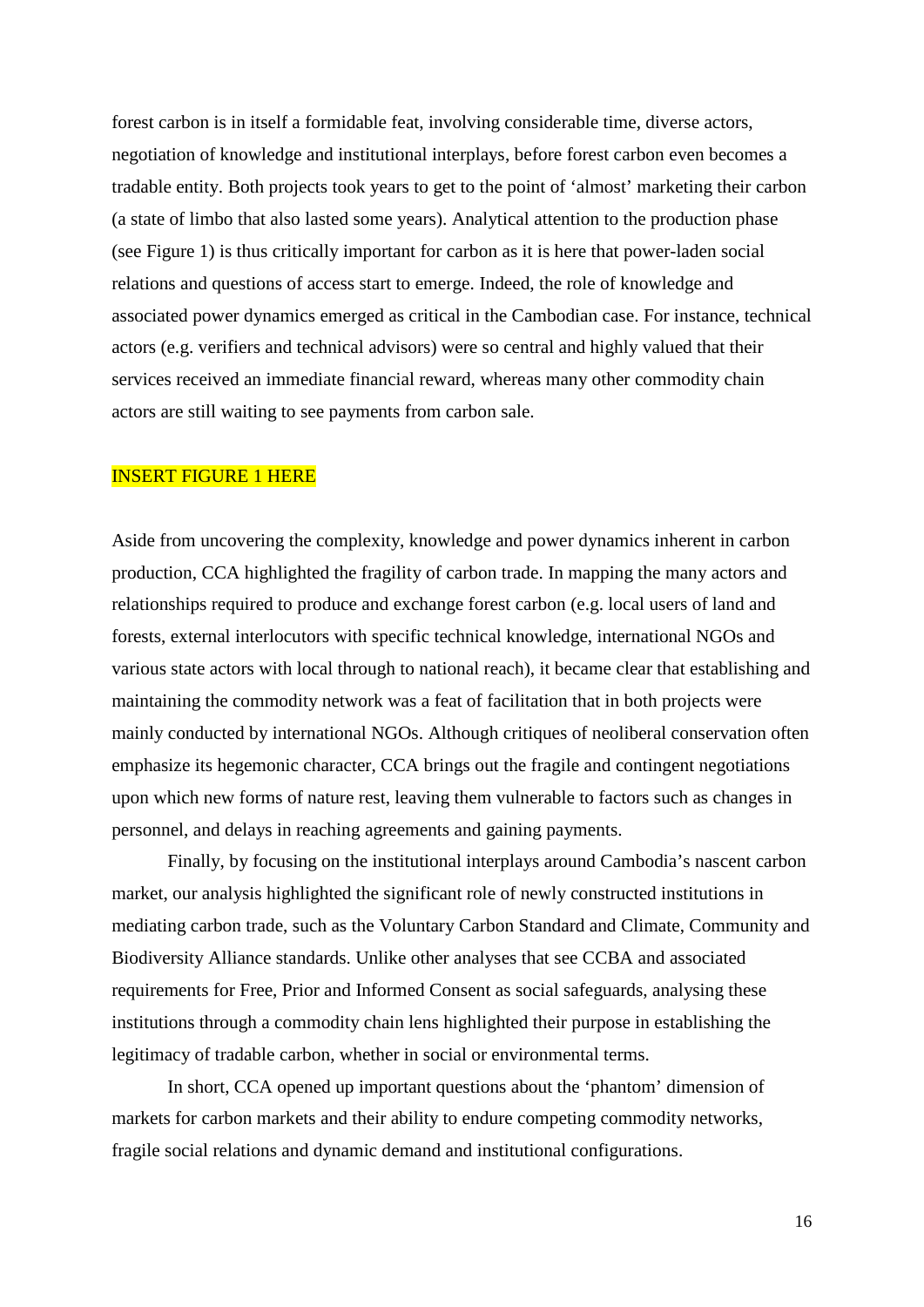### **Biofuels and Speculative Land Acquisitions in Madagascar**

This study began in 2010 examining production of Jatropha sp. on Madagascar. We carried out a CCA to better understand the transformation of feedstock into biodiesel for global and domestic markets. Albeit helpful in understanding the global dynamics of jatropha on a macro-scale between Madagascar and consumer countries, it was rather limited for explaining structural dynamics at the local level. Difficulties in applying a CCA methodology directly became apparent soon enough. The first constraint stems not necessarily from the use of CCA, but similar to the other two cases in this article, from the lack of identifying any real market operating; and because of this, very little jatropha is produced. The second was the method's limited flexibility to adequately unpack the shifting valuation of the emergent and less traceable land markets which has become an 'accidental' by-product of failed biofuel production (Baka, 2014).

Global demand for alternative energy has grown in recent decades, in particular for biofuels such as plant oil, biodiesel, and bioethanol. This increased demand was spurred on in part by a twin set of policies including the EU Alternative Energy Mandate and the US Energy Policy Act of 2005 which created the Renewable Fuel Standard (RFS) (German et al., 2011). Analogous to the Laos and Cambodian cases on REDD+, biofuel production operates in accordance with international finance and development institutions and in sync with corporate sponsored market-based environmental strategies.<sup>[8](#page-16-0)</sup>

As global excitement grew over the prospect of a form of alternative energy that could also kick-start rural development, aid agencies, such as USAID and the World Bank began to subsidize medium to large trans(national) companies, supplying them with tools, trainings and improved seeds to produce biodiesel feedstock. Dubbed by some as a 'silver-bullet' biofuel, initial research showed jatropha to easily propagate and establish on denuded soils and without direct competition with food crops. Donor assistance was accompanied by investment and land tenure laws meant to 'fast-track' foreign investment and help agribusiness firms gain crucial access to prime agricultural plots. Although some of the new tenure laws were intended to devolve state control over land and protect local resource users' customary rights, their clumsy implementation had the perverse effect of promoting an

<span id="page-16-0"></span><sup>&</sup>lt;sup>8</sup> For example, the oil giant BP showcased its Fuelling the Future programme during the 2012 London Olympics with a portfolio of biofuel offsetting programmes. See: [http://biomassmagazine.com/articles/7890/bp-to](http://biomassmagazine.com/articles/7890/bp-to-showcase-biofuel-offer-biomass-carbon-offsets-at-olympics)[showcase-biofuel-offer-biomass-carbon-offsets-at-olympics](http://biomassmagazine.com/articles/7890/bp-to-showcase-biofuel-offer-biomass-carbon-offsets-at-olympics) (accessed 1 March 2014).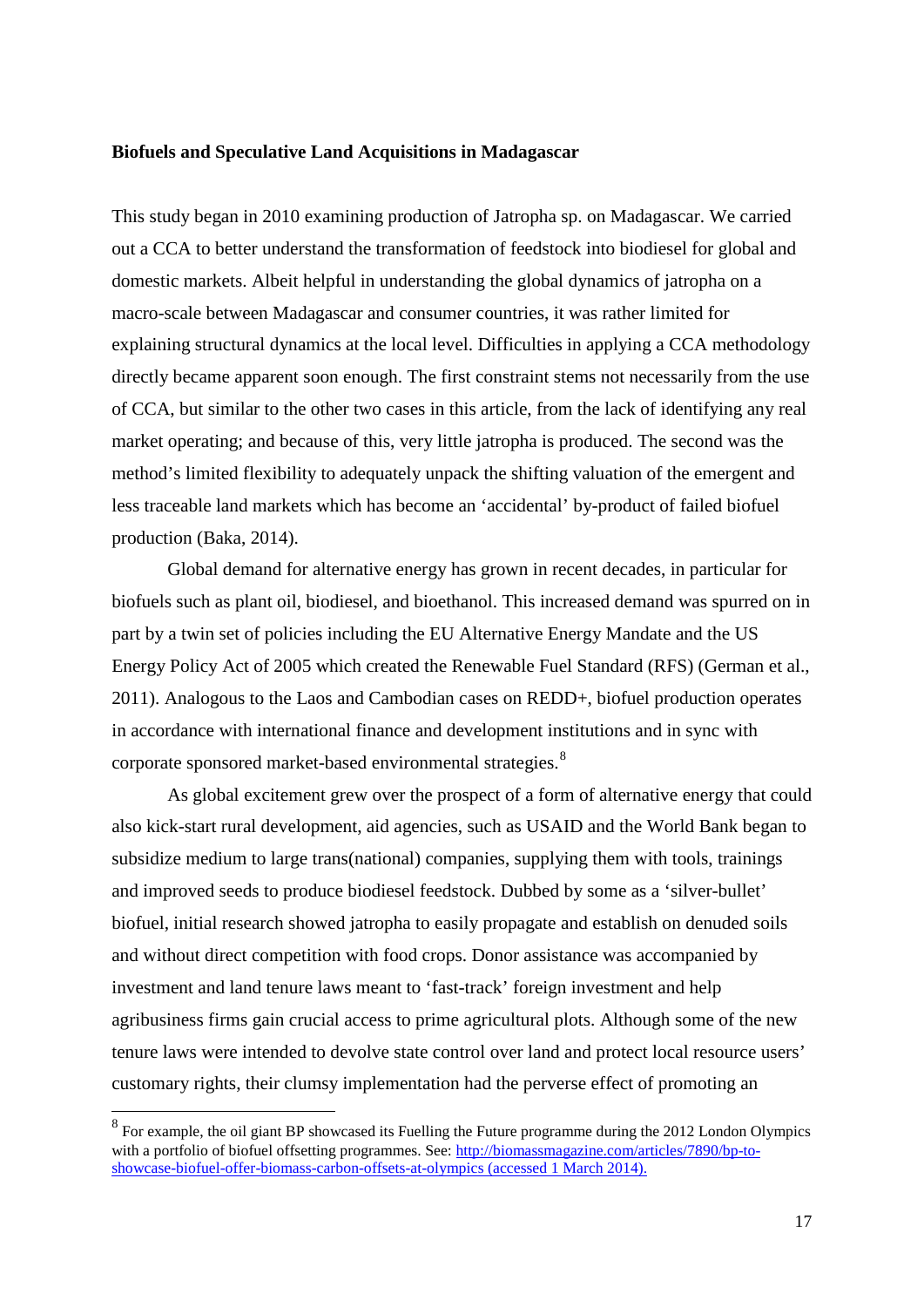agribusiness 'land rush' and igniting fears of dispossession and forced evictions (Burnod et al., 2013; Li, 2014). One landmark deal provided the multinational Daewoo Ltd. 1.3 million ha for biofuels and export crops, helping fuel a political coup in 2009, now noted as a bellwether case of 'land grabbing'.

What are the benefits of production, if any — and who captures these benefits and shares the burdens? Even before the political crisis of 2009 many agribusinesses were beginning to re-think their investment into biofuels. At this time, biofuels were subject to strong critique from academia and civil society who saw production as a cause of rainforest clearance, and questioned its ability to reduce greenhouse gas emissions (GRAIN, 2013). The realities of industrial-scale production included large land acquisitions and external inputs such as irrigation, fertilizers and pesticides reflecting the difficult challenges of 'sustainable' biofuel production. Following this, there was growing local resistance to foreign agribusiness due to fear of land dispossession (Burnod et al., 2013).

By the time we set out to do this analysis, jatropha in Madagascar had been transformed into a 'phantom commodity', or one used in company rhetoric and policy and development discourse, but does not materialize into any real market exchange or delivers on promised environmental and social benefits. In 2012, the total number of jatropha plantations for the top six biofuel producers was well below the intended or contracted size. For example, the total amount of land meant to be allocated for biofuels in Madagascar in 2011 was roughly at 800,000 to 1 million ha. Yet, within this range only about 60,000 ha were 'reportedly' producing biofuels and many were classified as either in preparation or temporary suspension phases of production (WWF, 2011).

In addition to these contracted plantations located in the north-west and south-central parts of Madagascar, there was also production through out-grower schemes in the 'deep south' in southern Madagascar. The difference in production is most noteworthy when taken into consideration alongside labour relations and land tenure dynamics. For example, outgrowing is common in the deep south, where jatropha can be found growing wild on denuded hillsides. A firm manager who operates in the south explained that land leases are less common in this region, mainly due to the acknowledgment of strong customary tenure.<sup>[9](#page-17-0)</sup> As for out-growers, most are paid per kilogram, $10$  and although total numbers are difficult to estimate, the company reported working with at least 9,000 out-growers for a single season's harvest. Yet, most of this was for the production of ricin oils and not jatropha.

<span id="page-17-1"></span><span id="page-17-0"></span> $9$  Anonymous interview 19 (1 July 2012).<br><sup>10</sup> One kilo of jatropha seed costs around 85–175 Ar. (US\$ 0.03–0.06).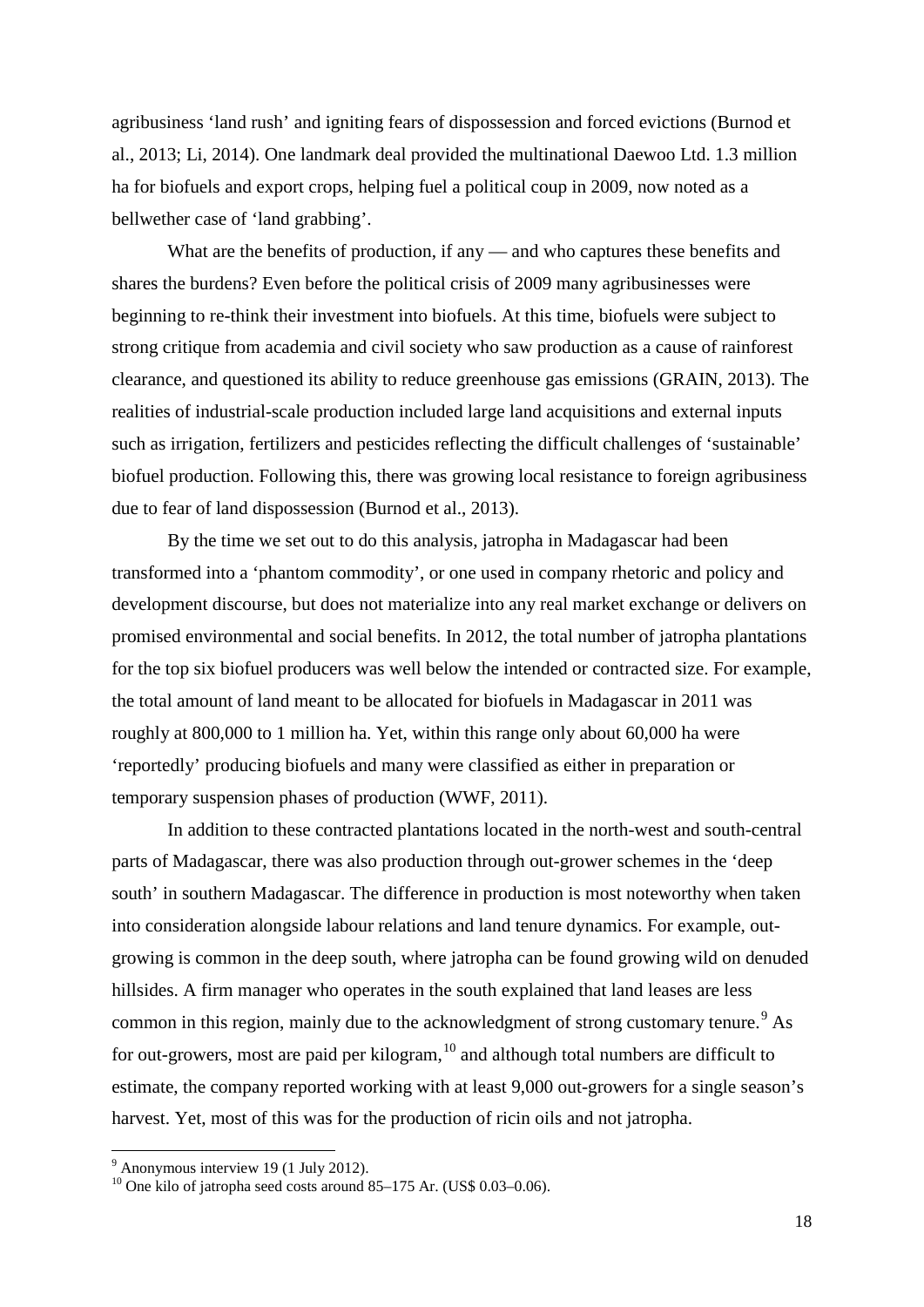In contrast, the 'purported' plantations in the north-west are located in areas where land leases are more common and where there is more familiarity with wage labour contracts for agribusiness. In these plantations, hired labour is meant to be locally sourced, although at certain times in the production cycle (preparing the fields, out planting, and harvesting the seeds) labour requirements can be quite high, with the result that in certain seasons plantations attract hundreds of migrants seeking income opportunities. This is an important livelihood opportunity as for some work offered by biofuel firms is the only incomegenerating activity in these rural areas. As such, it provided vital income during very difficult periods of the year when food crops are at their lowest levels (known locally as *periode de soudure*).<sup>[11](#page-18-0)</sup> The four largest jatropha firms reported that on average-sized plantations (350 ha) they hired up to 350 workers, while a 2,000 ha plantation can hire up to 2,500 workers depending on the season (WWF, 2011).

However, jatropha still exists within parallel economies of expectations and appearances (Tsing, 2000) as investors in Madagascar maintain strong interests and investments in farmland and, alongside the global environmental community, continue to make promises of sustainable development. This 'phantom production' of biofuels is not uncommon, similar trends of which can be observed in carbon markets in REDD+ programmes, which highlights worrying trends of speculative capital driving value in an emerging biofuel economy. In Madagascar, this has led to increasing speculation in land and asymmetrical markets developing. As a result of all of this speculative hype around biofuels, land itself becomes the prize for investors and regional elites thereby transforming it into a commodity with increased value (see Burnod et al., 2013; Neimark, 2013).

The boom and bust of jatropha production and the creation of a speculative land market in Madagascar is instructive in a number of ways for scholars of CCA and overall commodity relations. To begin, jatropha is a classic example of a 'bridge' crop which links traditional commodities and those of new and emerging forms of speculative 'natural capital'. Although not traditionally grown on a commercial scale, jatropha production alongside other biofuel crops holds similar structural components and networks of exchange to cash crops. It is tangible as its feedstock needs labour, land and processing similar to other hard commodities (coffee, cotton and sugar), but it operates within a constructed market of expectations of sustainability and economic development. Furthermore, given the significance of biofuels as part of a new wave of biodiversity offsetting interventions and its

<span id="page-18-0"></span><sup>&</sup>lt;sup>11</sup> Wages can vary between 3–5000 Ar. per day (US\$ 1.25–2.20). For a six-day working week at eight hours per day, this amounts to roughly 75,000 to 112,500 Ar. per month (US\$ 31.25–49.73).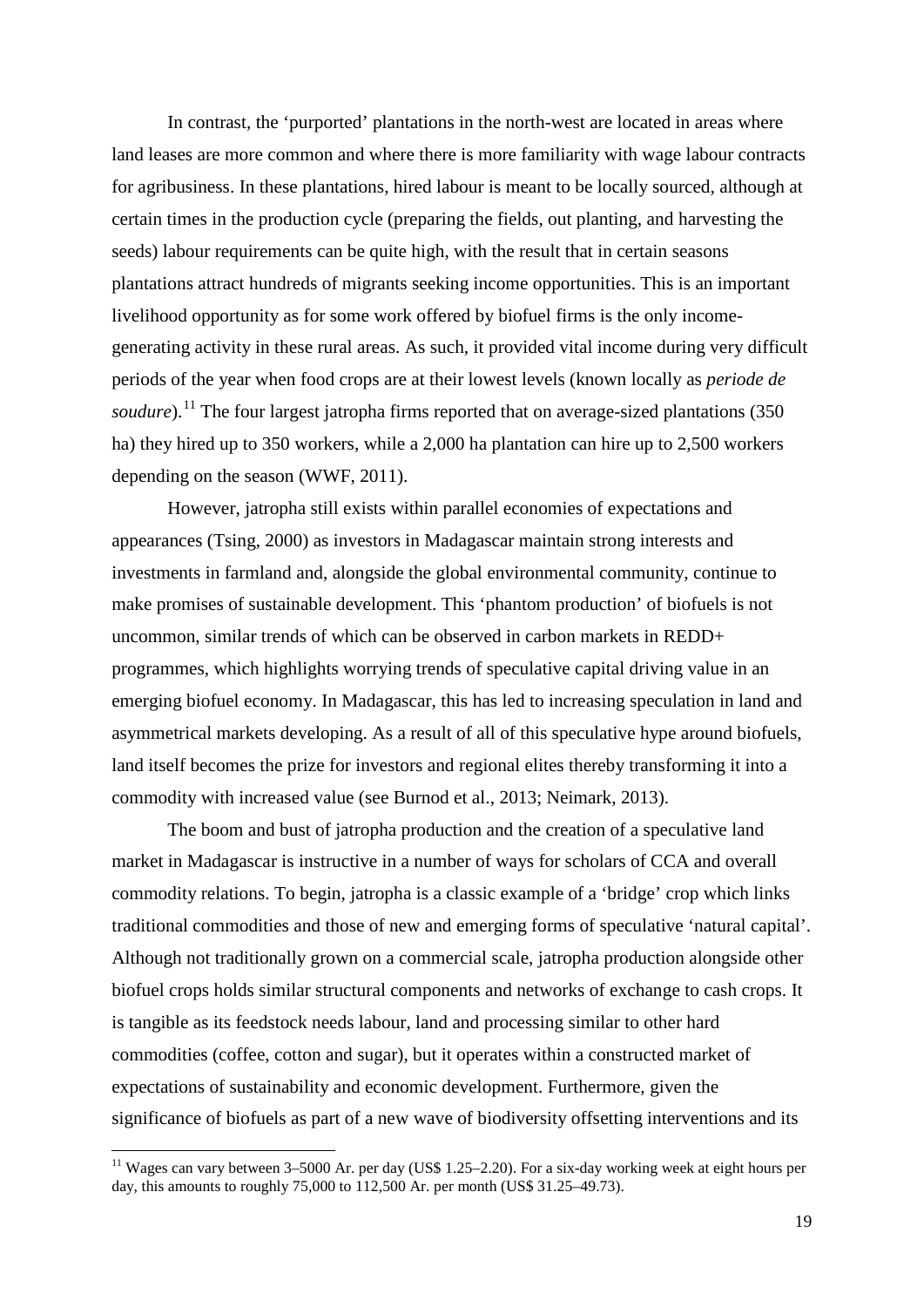global branding as transformative alternative energy, there is compelling reason to hold it up in relation to emerging carbon trading schemes and the land market. In this analysis a more networked or *filière* approach was required than the traditional linear outputs offered by CCA (Foster, 2006; Ribot, 1998).

CCA is restrictive at times in accounting for the commodification of previously uncommoditized nature and the ramifications of such transformative processes (De Angelis, 2001). CCA's linear structure is myopically focused on individual commodities, leaving out parallel commodity trajectories and social and environmental externalities (Bair et al., 2013; Moore, 2010). The valuation of land links to critical understandings of how previously uncommodified nature and labour are now being brought into capital circulation (Polanyi, 1957). Lands that hold important social, cultural and economic use value have been further drawn into production through international networks of capital exchange (Moore, 2010). The challenge was to expand our analysis in order to capture not only the benefits of production (usually found in value-chain studies), but the burdens of production including the effects of dispossession and loss of access to land.

### **DISCUSSION**

In theory, CCA offers important opportunities to uncover processes of market construction, social relations and institutional assemblages around biofuels and carbon, and their access implications. Analysing the 'production' and 'exchange' of commoditized forms of nature has provided important insights into key actors and socio-political relationships. However, the cases also reveal theoretical and methodological challenges that need to be addressed in applying CCA to green commodities.

First, we find that CCA helps to bring out some important differences between 'traditional' material commodities and non-material or fungible forms of nature. While all commodities are largely socially constructed and valued (Appadurai, 1986), the application of CCA has shone a powerful light on the absence of typical market transactions in the case of these 'phantom' commodities, where actual exchange of the promised green commodity has been notably absent. Practitioners might attribute this to the early stages of carbon production in Cambodia. However, we also need to consider and account for the material consequences of production and exchange as carbon and biofuel markets develop (Bair et al., 2013; Moore 2010).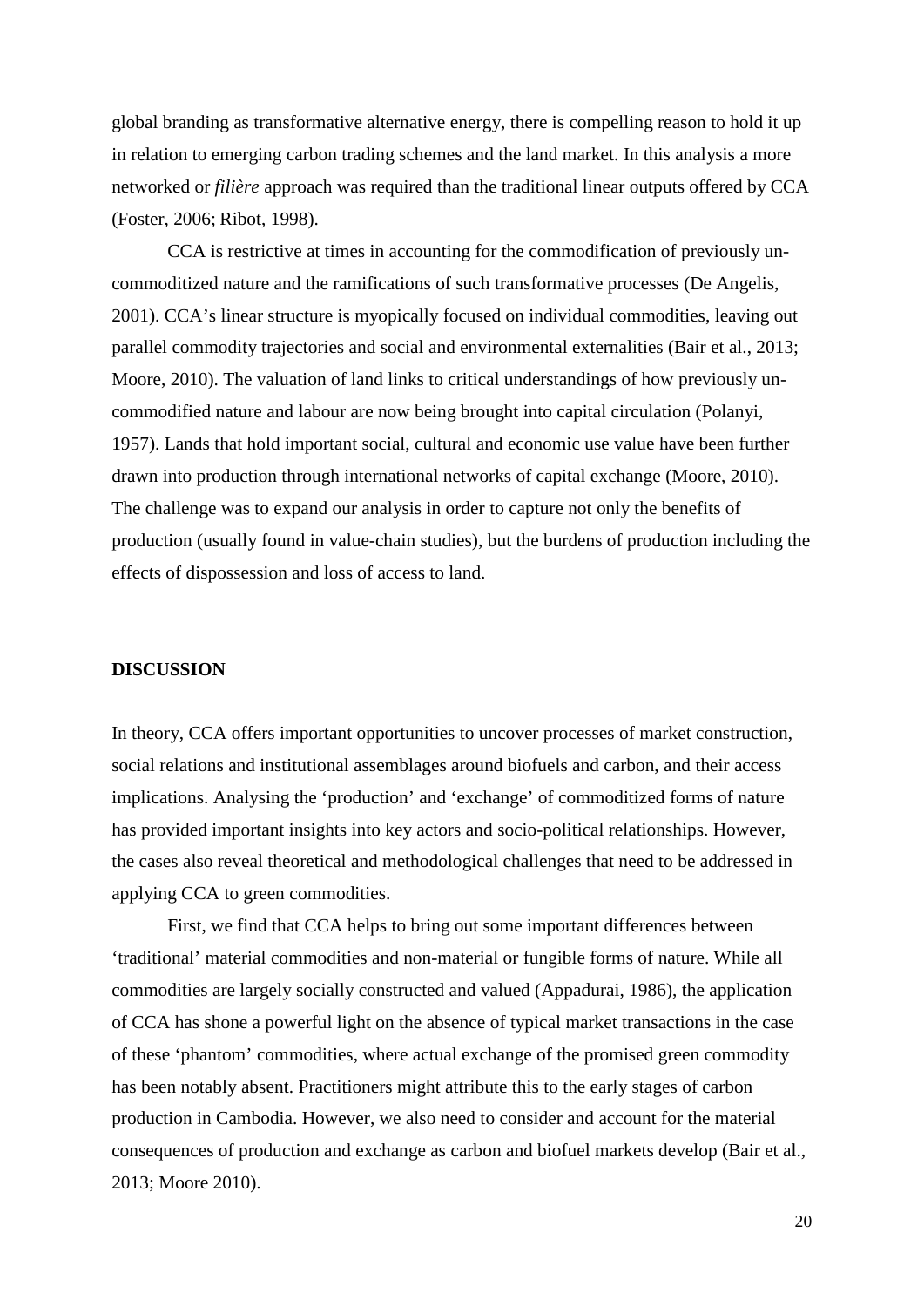Second, different types of knowledge and information take on a major role in green market construction. Like the weavers of elaborate but imaginary royal robes in the wellknown children's tale The Emperor's New Clothes, practitioners (and others) must 'sell success' (Büscher, 2014) to create faith in new 'green' markets. Locally, practitioners sell their success in line with the intended beneficiaries' own reality, championing benefits that align with local livelihood needs and aspirations, or forest management practices. It is also accompanied by limitations on information sharing. For instance, facilitators of carbon projects saw information sharing in terms of market risk. What if fragilities in the scheme somehow reduced the value of the carbon credits, scared away buyers or worse, affect the scheme's accreditation? Critically, in a politicized landscape of 'land grabs', biofuel firms seek development capital and promote their work as delivering sustainable fuels and economic benefits. However, information on the delivery of benefits is limited and, as with carbon, the project's legitimacy remains at risk, along with the potential of an increase in resistance.

Third, mapping the actors and transactions involved in the production of new forms of marketed nature has helped to expose a vibrant secondary economy that feeds off the production of products such as forest carbon. Filer and Wood (2012) has dubbed this the 'forest carbon service economy', which, in the Cambodian and Laos cases, appears to have generated more tangible revenue flows than the sale of commoditized carbon. Meanwhile, other actors, notably the communities that have to protect forest areas or restrict their use of land and forest, must wait for future carbon sales in order to benefit from the scheme. These actors ultimately have little control over the enabling conditions for carbon production and exchange whilst remaining subject to their vagaries. The Lao case showed that transnational governance agendas as well as state interests were stoking markets for both green commodity production and rural modernization (Dressler et al., 2014). As such, green commodity production and exchange may also be shaped by hybridized national and transnational governance regimes which is not a typical area of analysis for CCA. To address this dimension, Ribot and Peluso's (2003) mechanisms of access or 'bundles of powers' that are used to gain, maintain and control a foothold on specific nodes of the developing market can be employed.

Fourth, given how recent these developments are, it has proven challenging to track commodity networks and exchange 'outcomes' in newly constructed markets. Unlike Ribot (1998) and others who have fruitfully applied CCA to critical questions of 'access', it was too early in our cases to identify winners and losers given the absence of data on markets, prices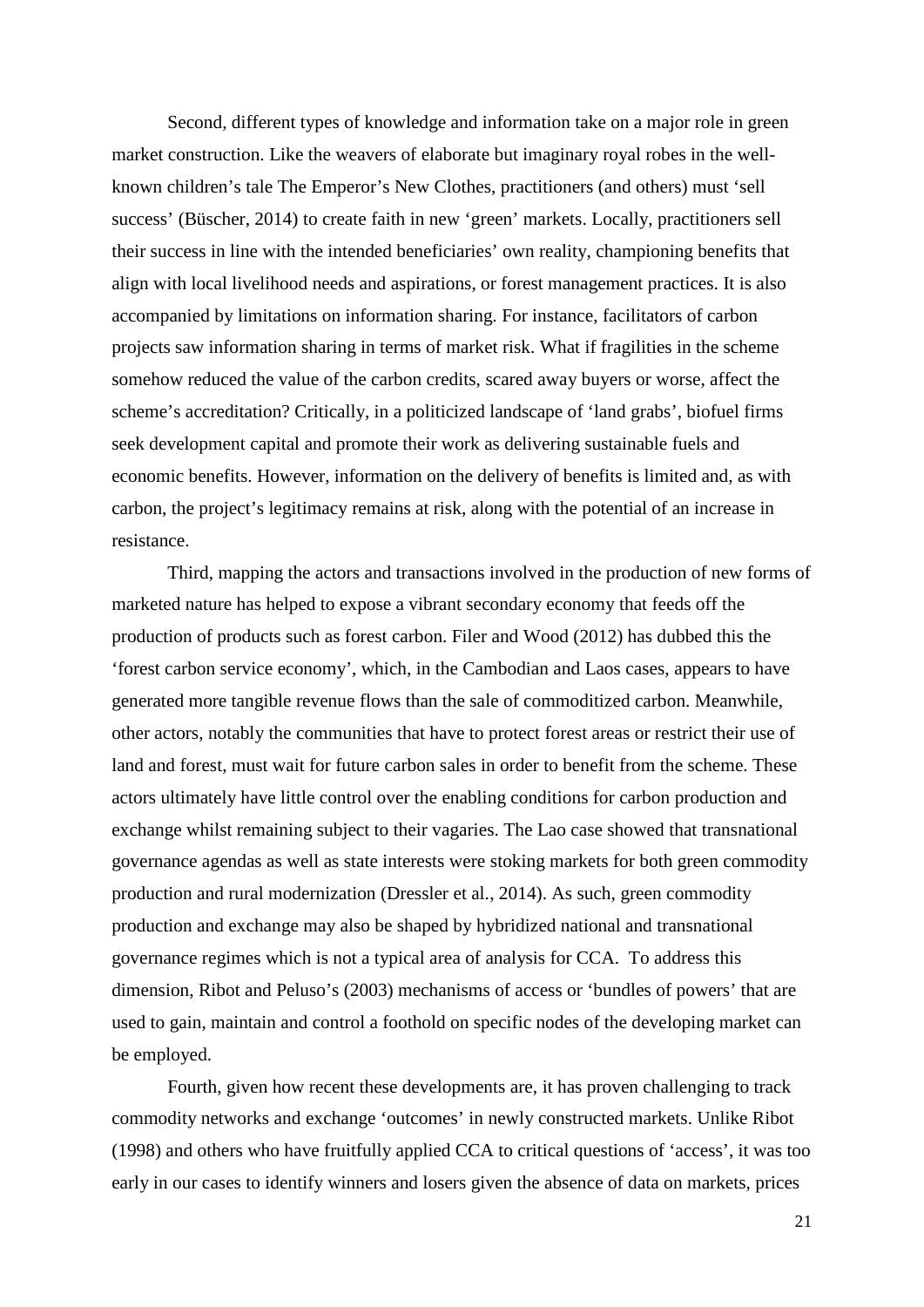and distribution. CCA did, however, help to flag the uneven distribution of benefits and burdens among the participants. In Madagascar, biofuel firms are cheaply able to access plots of prime agricultural land while touting the benefits of future income generation, which in many places rarely materializes. In the Cambodian case, those with technical and verification roles had already received compensation for their labour through donor finance associated with the set-up of green commodity chains, as noted above. In Laos, neither the initial phase involving the establishment of low carbon livelihoods nor the pathway leading to carbon commodification yielded any materially significant outcomes, such as livelihood remittances which are associated with a particular commodity production–exchange dynamic.

Fifth, in all three cases, the construction of value around carbon and biofuels interacted with existing commodity networks and values. CCA provided only limited insight into these parallel and intersecting relationships. Tracking the creation of value for forest carbon, for instance, highlighted the complex process of attributing potentially diverse and competing meanings to the materials and labours involved in its production. In Laos, carbon markets coincide with continued state efforts to reduce rural populations' reliance on land that have already had far-reaching social and political-economic impacts. CCA has traditionally focused on the financial values in commodity production and exchange, without considering how these combine or compete with the other social, cultural and subsistence values around land and forests. Furthermore, the focus on price and commodity value in CCA tends to foreground actors and transactions that are directly related to a particular commodity's production and exchange. In the forest carbon case, other key actors, such as timber barons, the military and concessionaires are clearly shaping the environment for (and ultimately the viability of) carbon trade in Cambodia. These competing commodity networks often intersect with forest carbon networks through their common actors and resources. Although invisible in the sense of fulfilling a specific role in carbon transactions, they clearly require attention in CCA as they often exert a strong influence on its configuration and/or viability (Foster, 2006).

This brings us to the final point. An important aspect of power that has been overlooked in existing approaches to commodity chain analysis is the power of 'hidden' actors and their tacit networks and techniques. Their actions, networks and strategies may strongly influence the marketization of green products and services, but they remain 'hidden' from the commodity chain as direct actors. Accordingly, Starosta (2010) questions CCA's lack of direct emphasis on social relations in the production and exchange of commodities. He suggests that the 'functional articulation' of global commodity chains can detract from an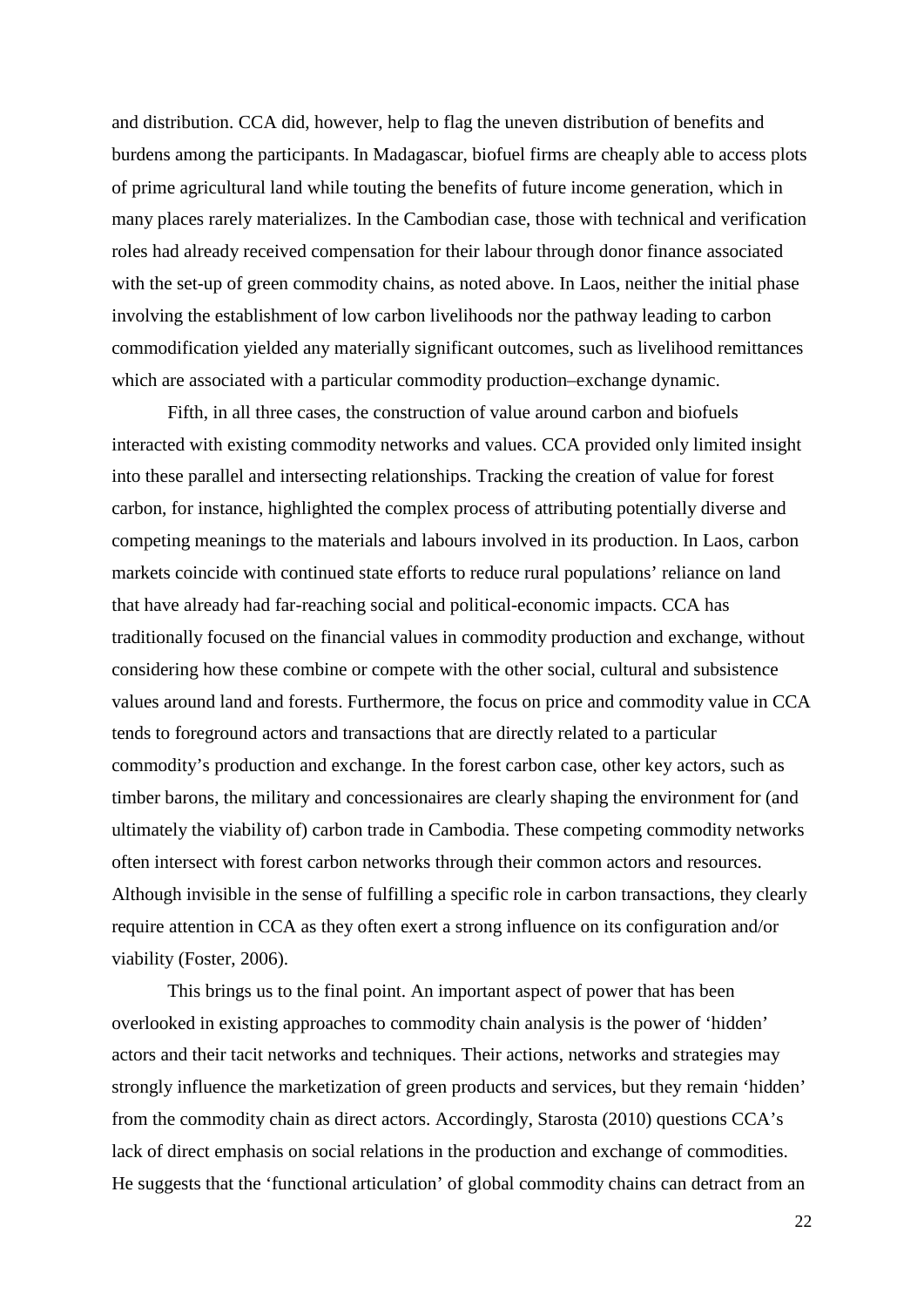understanding of capital accumulation processes, which are better explained by politicaleconomic analysis (Starosta, 2010: 434). In the case of forest carbon, for instance, attention to the functional and structural elements of commodity exchange tends to privilege attention to direct market actors (e.g. conservation NGOs, brokers, government agencies, villagers, buyers of commoditized ecosystem services) and financial transfers (in the carbon case, these have mainly occurred during 'market creation' rather than through the sale of carbon credits *per se*). Yet there is a host of indirect but critical actors and processes that can strongly influence the viability of carbon markets, even though they do not participate directly in value formation and commodity exchange. In a sense they become 'invisible' to the commodity chain, although, as we showed in the Cambodian case, at a local level their presence has quite tangible social and material effects. Analysis of such actors and their effects on the green economy may be a critical new area of attention for CCA. In the context of our studies, we therefore see prior conditions, investment strategies and capital expansion working together to facilitate and often accelerate the production and exchange of newly commodified forms of nature.

### **CONCLUSION**

Is CCA up to the task of mapping the commodity frontier of market environmentalism? This article has endeavoured to respond to this question through three geographically distinct case studies of speculative biofuels in Madagascar and emerging carbon economies in Laos and Cambodia. We demonstrated that while CCA is still quite useful in linking production and consumption globally for material commodities, it must be supplemented with other commodity theories that allow for a broader better analysis of less familiar territory of environmental service-based and financialized forms of nature. We argue that a number of rather disparate commodity-based theories need to be integrated and employed to study this nascent 'green' market and the entrenched and expanding power relations that govern it.

Moving forward, we suggest a networked 'access-mapping' approach which better accounts for historical and material social relations and which broadens the analysis to include indirect or 'hidden' actors and the power-laden institutions and organizations that recursively shape commodity relations (Neimark, 2010; Ribot and Peluso, 2003). It is through bridging the structural and post-structural dimensions of CCA and associated theories in the context of market environmentalism that we find the greatest potential to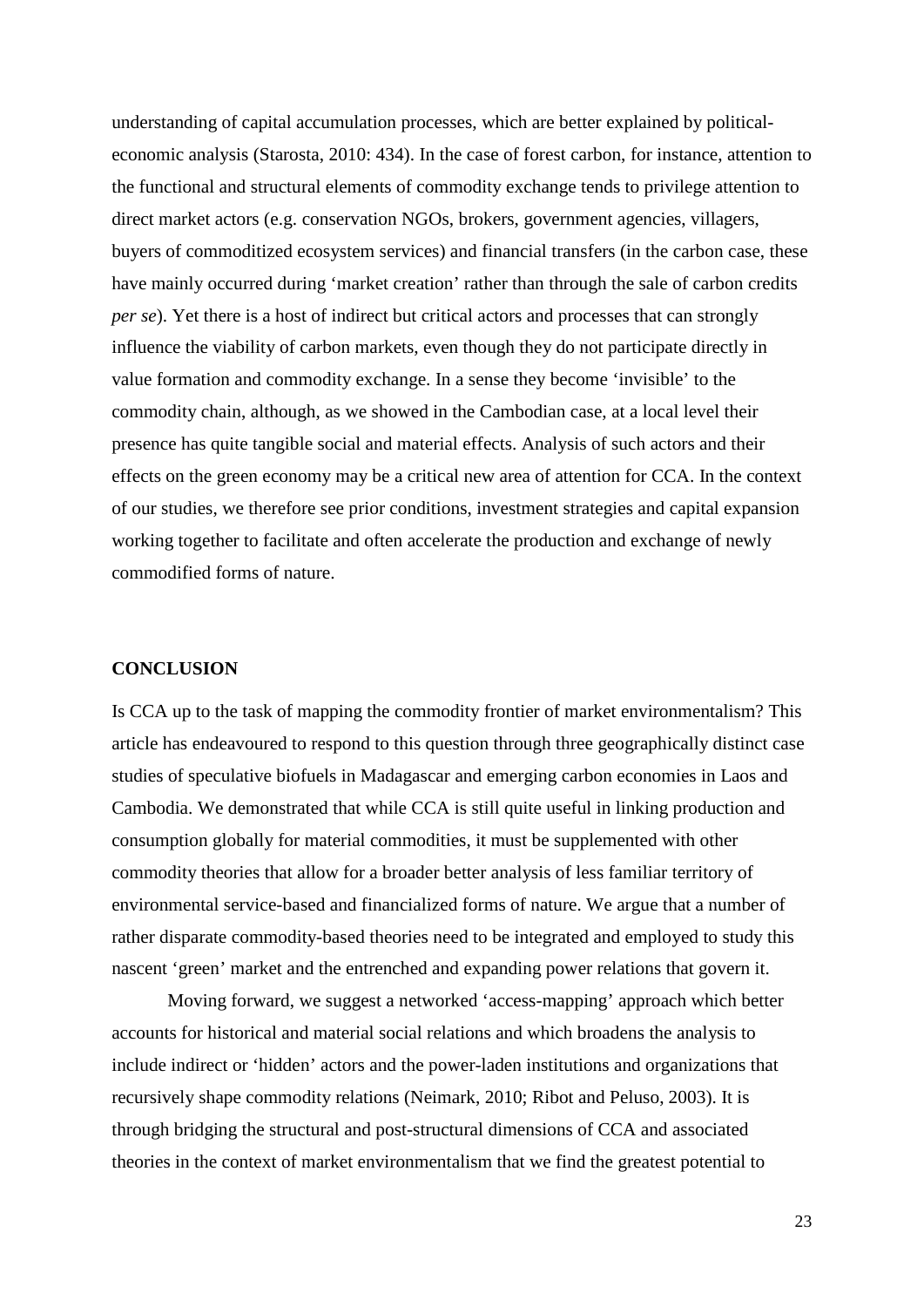capture historical material relations — even though, as we showed above, there are times when the actual production and/or exchange of the commodity do not materialize. This approach can help to place the new commodification of nature and developing chains in their rightful context rather than focusing on a singular commodity (e.g. Foster's, 2006 'commodityscape'). Of particular importance is the recognition of key constraints to access and use, as well as the non-market social meanings and powers of fragmented global commodity flows, speculative financing and the green discourses through which non-material or fungible forms of nature are constructed.

In sum, we hold that the integration of CCA with other strands in commodity studies can provide new insights into the workings of expanding commodification in market environmentalism. We emphasize that future research on green commodity frontiers can utilize the benefits of a commodity chain approach, but must avoid falling into the trap of spatial and social conflation that has in the past lessened the effectiveness of CCA. There is scope for further engagement with multiple and overlapping forms of value including the interplay between material and non-material commodities (i.e. carbon credits vs. coffee or timber) and the significance of extraterritorial governance and power-infused knowledge negotiations in commodity 'production'. One method cannot achieve everything. Yet, through the integration of standard CCA with other critical commodity studies identified here, scholars and development planers and practitioners can better capture the full breadth and depth of complex social and material relations as they crystalize in the green economy frontier.

### **REFERENCES**

- Agrawal, A., D. Nepstad and A. Chhatre (2011) 'Reducing Emissions from Deforestation and Forest Degradation', *Annual Review of Environment and Resources* 36: 373–96.
- Angelsen, A., M. Brockhaus, W.D. Sunderlin and L. Verchot (eds) (2012) 'Analysing REDD+: Challenges and Choices'. Bogor, Indonesia: Center for International Forestry Research (CIFOR).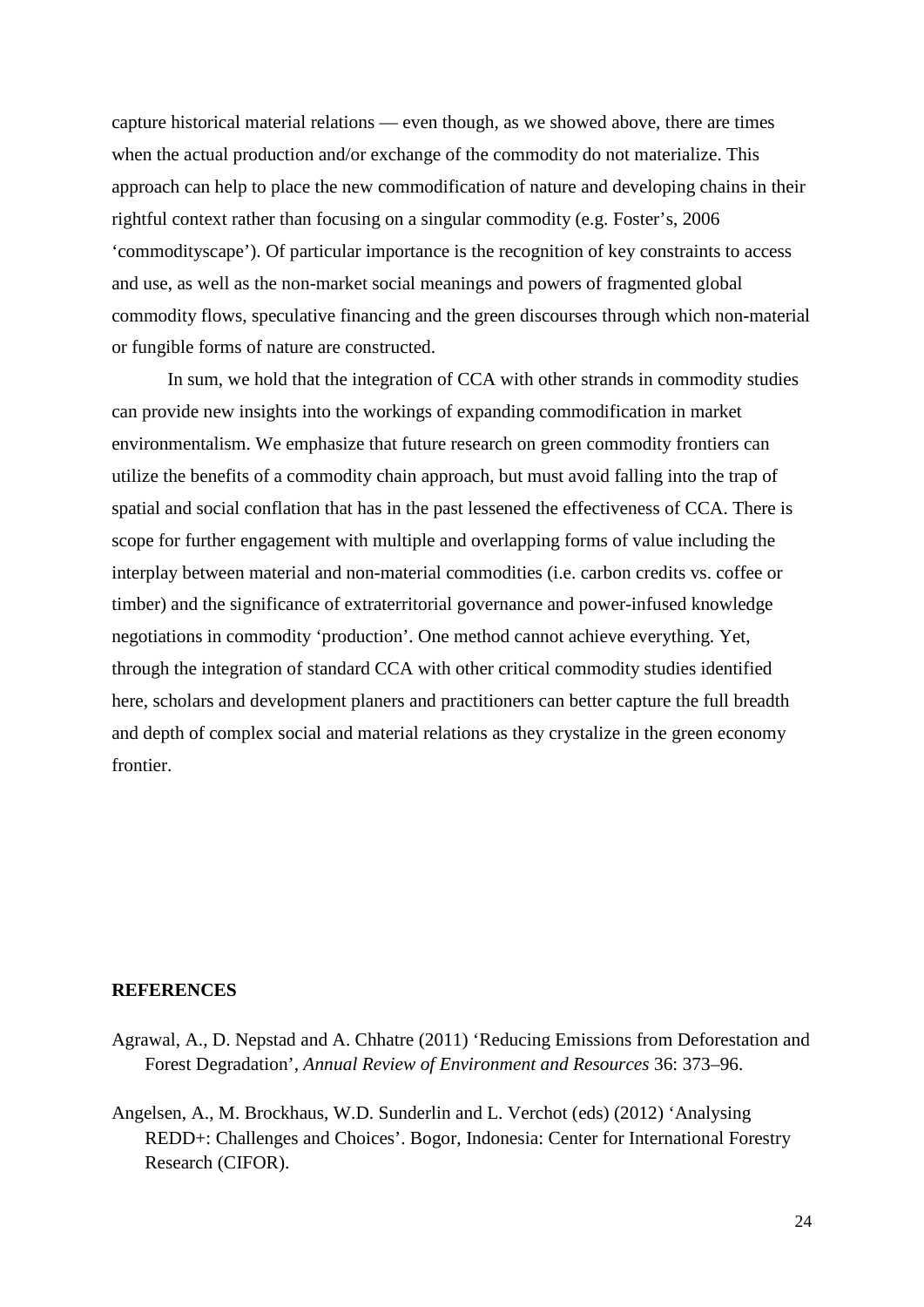- Appadurai, A. (1986) *The Social Life of Things: Commodities in Cultural Perspective*. Cambridge: Cambridge University Press.
- Bair, J. (2009) *'*Global Commodity Chains: Genealogy and Review', in J. Bair (ed.) *Frontiers of Commodity Chain Research*, pp.1*–*34*.* Stanford, CA: Stanford University Press.
- Bair J. and M. Werner (2011) 'The Place of Disarticulations: Global Commodity Production in La Laguna, Mexico', *Environment and Planning A* 43(5): 998*–*1015.
- Bair*,* J., C. Berndt, M. Boeckler and M. Werner (2013) 'Dis/articulating Producers, Markets, and Regions: New Directions in Critical Studies of Commodity Chains', *Environment and Planning A* 45(11): 2544–52.
- Baird, I. and B. Shoemaker (2007) 'Unsettling Experiences: Internal Resettlement and International Aid Agencies in the Lao PDR', *Development and Change* 38(5): 865– 888.
- Baka*,* Jennifer (2014) 'What Waste Lands? A Critique of Biofuel Policy Discourse in South India', *Geoforum* 5: 315–23.
- Bakker, K. (2005) 'Neoliberalizing Nature? Market Environmentalism in Water Supply in England and Wales', *Antipode* 95(3): 542–65.
- Bernstein, H. (1979) 'African Peasantries: A Theoretical Framework', *Journal of Peasant Studies* 6(4): 421–43.
- Bernstein, H. and L. Campling (2006) 'Commodity Studies and Commodity Fetishism II: "Profits with Principles?"', *Journal of Agrarian Change* 6(3): 414–47.
- Berry, S. (2009) 'Property, Authority and Citizenship: Land Claims, Politics and Dynamics of Social Division in West Africa', *Development and Change* 40(1): 23–45.
- Brockington, D., R. Duffy and J. Igoe (2008) *Nature Unbound: Conservation, Capitalism and the Future of Protected Areas.* London: Earthscan Press.
- Burnod, P., M. Gingembre and R.A. Ratsialonana (2013) 'Competition over Authority and Access: International Land Deals in Madagascar', *Development and Change* 44: 357–79.
- Bumpus, A.G. (2011) 'The Matter of Carbon: Understanding the Materiality of tCO<sub>2</sub>e in Carbon Offsets', *Antipode* 43(3): 612–38.
- Büscher, Bram (2014) 'Selling Success: Constructing Value in Conservation and Development', *World Development* 57: 79–90.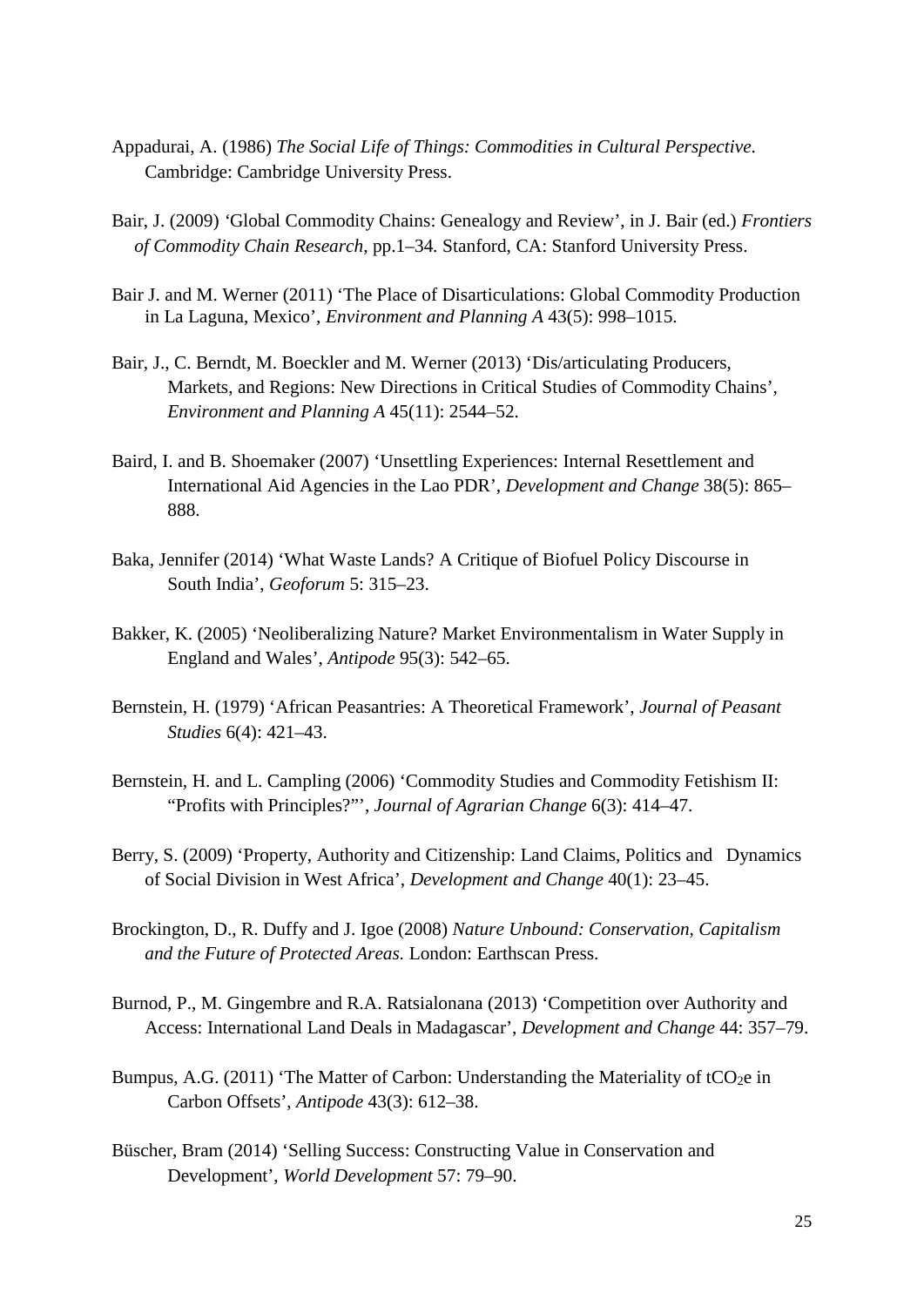- Carrier J.G. and D. Miller (eds) (1998) *Virtualism: A New Political Economy*. Oxford: Berg.
- Castells, M. (2000) *The of the Network Society. The Information Age: Economy, Society and Culture, Vol. 1*. 2nd edn. Oxford: Wiley.
- Castree, N. (2005) *Nature*. New York: Routledge Press.
- Cavanagh, C. and T.A. Benjaminsen (2014) 'Virtual Nature, Violent Accumulation: The "Spectacular Failure" of Carbon Offsetting at a Ugandan National Park', *Geoforum* 56: 55–65.
- Corbera, E. and K. Brown (2010) 'Offsetting Benefits? Analyzing Access to Forest Carbon', *Environment and Planning A* 42(7): 1739–61.
- Corson, C. (2011) 'Territorialization, Enclosure and Neoliberalism: Non-state Influence in Struggles Over Madagascar's Forests', *Journal of Peasant Studies* 38(4): 703–26.
- Daviron, B. and S. Ponte (2005) *The Coffee Paradox: Global Markets, Commodity Trade and the Elusive Promise of Development*. London: Zed Books.
- De Angelis, M. (2001) 'Marx and Primitive Accumulation: The Continuous Character of Capital's Enclosures', *The Commoner* 2(01): 1–22.
- Dicken, P., P.F. Kelly, K. Olds and H. Wai‐Chung Yeung (2001) 'Chains and Networks, Territories and Scales: Towards a Relational Framework for Analysing the Global Economy', *Global Networks* 1(2): 89–112.
- Department of Forestry (2011) 'Annual Review of REDD+ Activities in Lao PDR 2010'*.* Vientiane: Lao People's Democratic Republic.
- Dressler, W., S. Mahanty, J. Clendenning and P. To (2014) 'Rearticulating Governance through Carbon in the Lao PDR', *Environment and Planning C: Government and Policy*. DOI: 10.1068/c13200.
- Duckworth, J.W., R.E. Salter and K. Khounboline (1999) 'Wildlife in Lao PDR: 1999 Status Report'. Vientiane, Lao: IUCN–World Conservation Union, Wildlife Conservation Society, Centre for Protected Areas and Watershed Management.
- Filer, C. and M. Wood (2012) 'The Creation and Dissolution of Private Property in Forest Carbon: A Case Study from Papua New Guinea', *Human Ecology* 40(5): 665–77.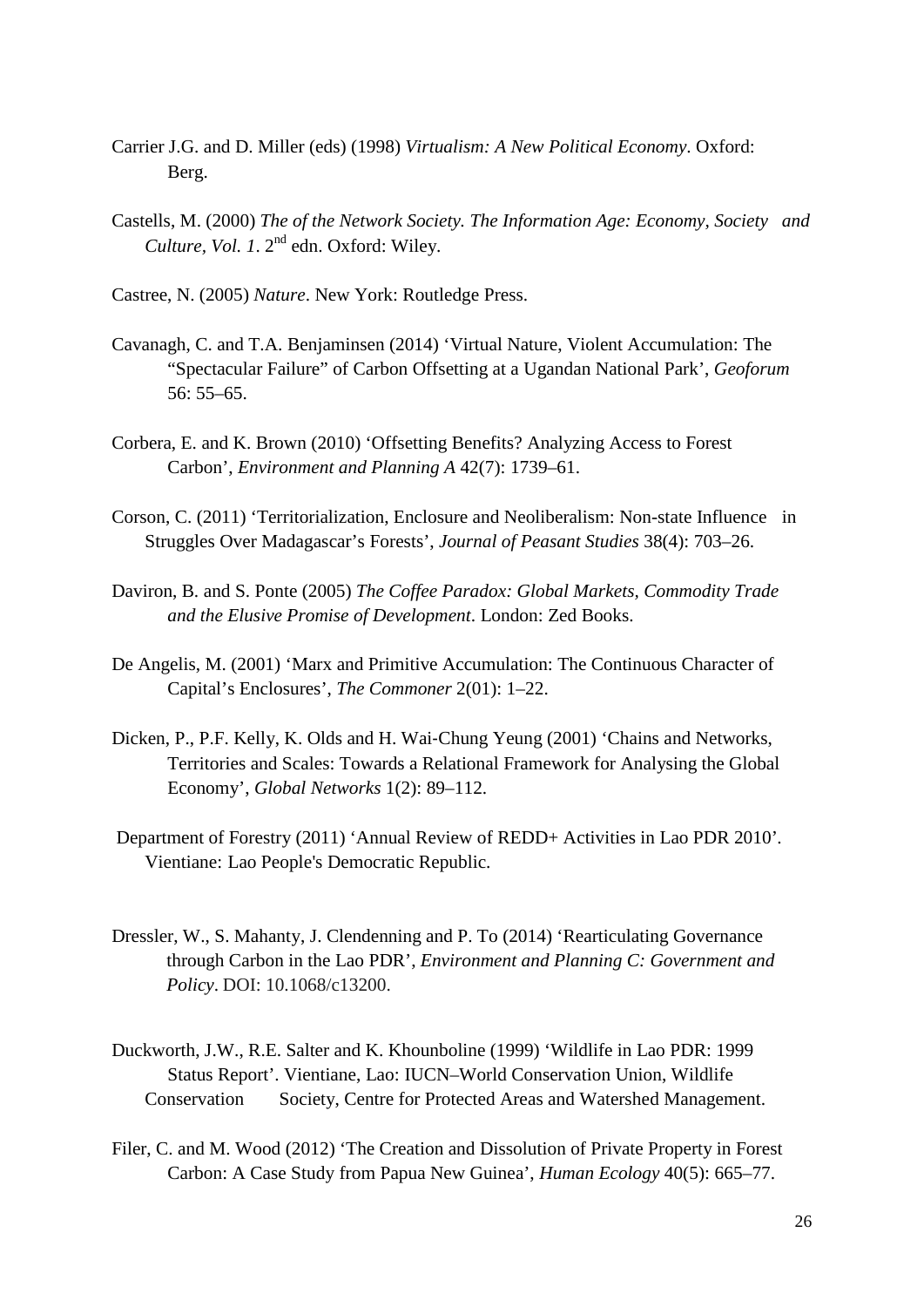- Foster, R. (2006) 'Tracking Globalization: Commodities and Value in Motion', in C. Tilley et al. (eds) *Handbook of Material Culture*, pp*.* 285–302*.* London*:* Sage*.*
- Freidberg, S. (2004) *French Beans and Food Scares: Culture and Commerce in an Anxious Age*. Oxford: Oxford University Press.
- Gereffi, G., J. Humphrey and T. Sturgeon (2005) 'The Governance of Global Value Chains', *Review of International Political Economy* 12(1): 78–104.
- Gereffi, G. and M. Korzeniewicz (1994) *Commodity Chains and Global Capitalism*. Santa Barbara, CA: Greenwood Press.
- German, L., G.C. Schoneveld and P. Pacheco (2011) 'The Social and Environmental Impacts of Biofuel Feedstock Cultivation: Evidence from Multi-site Research in the Forest Frontier', *Ecology and Society* 16(3)24. www.ecologyandsociety.org/vol16/iss3/art24/
- Gibbon, P. and S. Ponte (2008) 'Global Value Chains: From Governance to Governmentality?', *Economy and Society* 37(3): 365–92.
- Goldman M.J. and M.D. Turner (2011) 'Introduction', in M.J. Goldman, P. Nadasdy, M.D. Turner (eds) *Knowing Natures: Conversations at the Intersection of Political Ecology and Science* Studies, pp. 1–23. Chicago, IL: The University of Chicago Press.
- GRAIN (2013) 'Land Grabbing for Biofuels Must Stop: EU Biofuel Policies are Displacing Communities and Starving the Planet', *Against the Grain* 1–24. [www.grain.org/article/entries/4653-land-grabbing-for-biofuels-must-stop](http://www.grain.org/article/entries/4653-land-grabbing-for-biofuels-must-stop) (accessed 12 June 2013).
- Guthman, J. (2004) *Agrarian Dreams: The Paradox of Organic Farming in California*. Berkeley, CA: University of California Press.
- Hartwick, E. (1998) 'Geographies of Consumption: A Commodity-Chain Approach', *Environment and Planning D: Society and Space* 16(4): 423–37.
- Hess, M. (2009) 'Investigating the Archipelago Economy: Chains, Networks and the Study of Uneven Development', *Austrian Journal for Development Studies* 25(2): 20– 37.
- Hopkins, T.K. and I. Wallerstein (1986) 'Commodity Chains in the World-Economy Prior to 1800', *Review* 10(1): 157–70.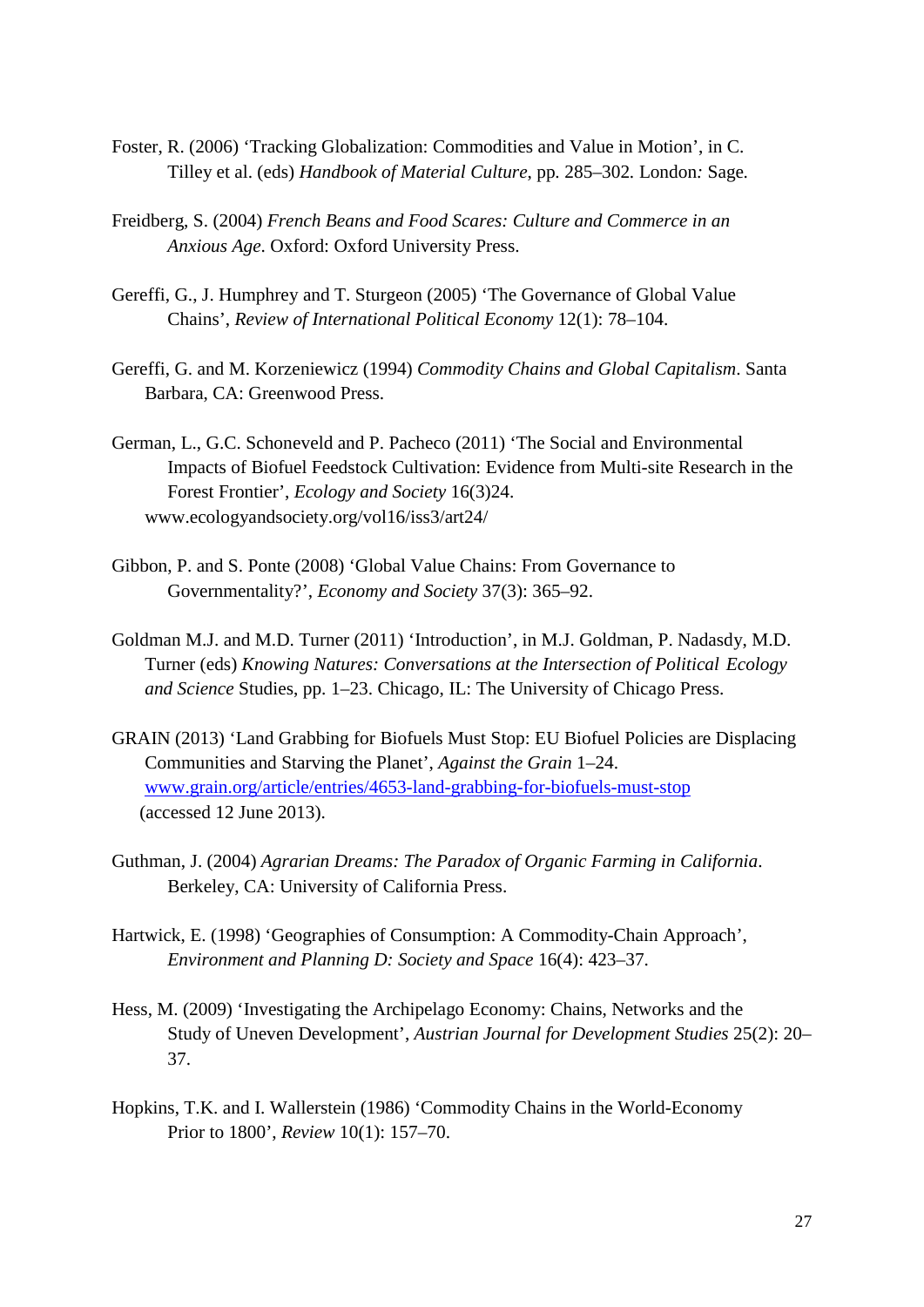Hughes, D. (2005) 'Third Nature: Making Space and Time in the Great Limpopo Conservation Area', *Cultural Anthropology* 20(2): 157–84.

Hughes, A. and S. Reimer (2004) *Geographies of Commodity Chains*. New York: Routledge.

- Jindal, R. (2010) 'Livelihood Impacts of Payments for Forest Carbon Services: Field Evidence from Mozambique', in L. Tacconi, S. Mahanty and H. Suich (eds), *Payments for Environmental Services, Forest Conservation and Climate Change: Livelihoods in the* REDD?, pp. 185–211. Cheltenham: Edward Elgar.
- Lansing, D.M. (2012) 'Performing Carbon's Materiality: The Production of Carbon Offsets and the Framing of Exchange', *Environment and Planning A* 44(1): 204–20.
- Larson, A.M. et al. (2013) 'Land tenure and REDD+: The Good, the Bad and the Ugly', *Global Environmental Change* 23(3): 678–89.
- Leslie, D. and S. Reimer (1999) 'Spatializing Commodity Chains', *Progress in Human Geography* 23(3): 401–20.
- Li, T.M. (2014) 'What Is Land? Assembling a Resource for Global Investment', *Transactions of the Institute of British Geographers* 39(4) 589–602.
- Marx, K. (1976) *Capital: A Critique of Political Economy*, *Vol. 1*. (transl. B. Fowkes) London: Penguin.
- Mahanty, S., A. Bradley and S. Milne (2015) 'The Forest Carbon Commodity Chain

in Cambodia's Voluntary Carbon Market', in S. Milne and S. Mahanty (eds) *Conservation and Development in Cambodia Exploring Frontiers of Change in Nature, State and Society*, pp. 177–200. New York: Routledge.

- Mahanty, S., W. Dressler, S. Milne and C. Filer (2013) 'Unravelling Property Relations Around Forest Carbon', *Singapore Journal of Tropical Geography* 34: 188–205.
- McAfee, K. (1999) 'Selling Nature to Save It? Biodiversity and Green Developmentalism', *Environment and Planning D: Society and Space* 17(2): 133–54.
- Melnick, D., M.C. Pearl and J. Warfield (2015) 'Make Forests Pay: A Carbon Offset Market for Trees', New York Times 20 January. [www.nytimes.com/2015/01/20/opinion/a](http://www.nytimes.com/2015/01/20/opinion/a-carbon-offset-market-for-trees.html?_r=0)[carbon-offset-market-for-trees.html?\\_r=0](http://www.nytimes.com/2015/01/20/opinion/a-carbon-offset-market-for-trees.html?_r=0) (accessed 12 March 2015).

Miller, D. (2002) 'Turning Callon the Right Way Up', *Economy and Society* 31(2): 218–33.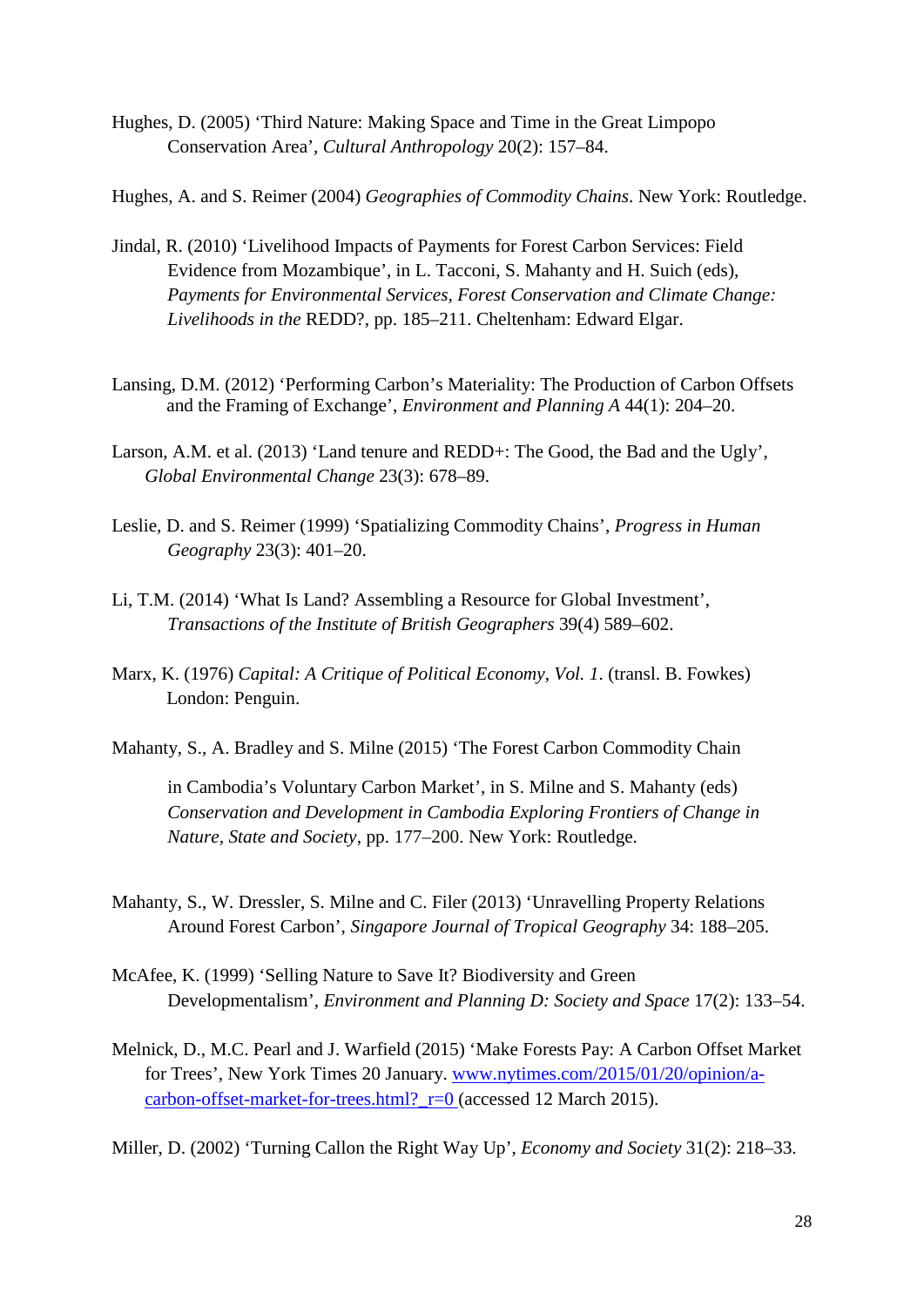- Milne, S. and B. Adams (2012) 'Market Masquerades: Uncovering the Politics of Community-level Payments for Environmental Services in Cambodia', *Development and Change* 43(1): 133–58.
- Moore*,* J.W. (2000) 'Sugar and the Expansion of the Early Modern World*-*Economy: Commodity Frontiers, Ecological Transformation*,* and Industrialization', *Review* 23(3): 409–33.
- Moore*,* J.W. (2010) 'The End of the Road? Agricultural Revolutions in the Capitalist World-Ecology, 1450–2010', *Journal of Agrarian Change* 10(3): 389–413.
- Moore, J.W. (2015) *Capitalism in the Web of Life: Ecology and the Accumulation of Capital* London and New York: Verso.
- Mutersbaugh, T. (2005) 'Just-in-Space: Certified Rural Products, Labor of Quality, and Regulatory Spaces', *Journal of Rural Studies* 21(4): 389–402.
- Neimark, B. (2010*)* 'Subverting Regulatory Protection of "Natural Commodities": The *Prunus Africana* in Madagascar', *Development and Change* 41(5): 929–54.
- Neimark, B. (2012) 'Industrializing Nature, Knowledge, and Labour: The Political Economy of Bioprospecting in Madagascar', *Geoforum* 43(5): 580–90.
- Neimark, B. (2013) 'The Land of our Ancestors: Property Rights, Resistance and Alternatives to Land Grabbing in Madagascar' Land Deal Politics Initiative Working Article 26. Cape Town: Institute for Poverty, Land and Agrarian Studies.
- Neimark, B. and B. Wilson (2015) 'Re-mining the Collections: From Bioprospecting to Biodiversity Offsetting in Madagascar', *Geoforum* 66: 1–10.
- Ong, A. (2010) *Spirits of Resistance and Capitalist Discipline: Factory Women in Malaysia* (2<sup>nd</sup> edn). Albany, State University of New York Press.
- Polanyi, K. (1957) *The Great Transformation: The Political and Economic Origins of Our Time*. Massachusetts, MA: Beacon Press.
- Raikes, P., M.K. Jensen and P. Stefano (2000) 'Global Commodity Chain Analysis and the French Filière Approach: Comparison and Critique', *Economy and Society* 29(3): 390*–*417*.*
- Ribot, J.C. (1998) 'Theorizing Access: Forest Profits along Senegal's Charcoal Commodity Chain', *Development and Change* 29(2): 307*–*41*.*

Ribot, J. and N. Pelsuo (2003) 'A Theory of Access', *Rural Sociology* 68(2): 153–81.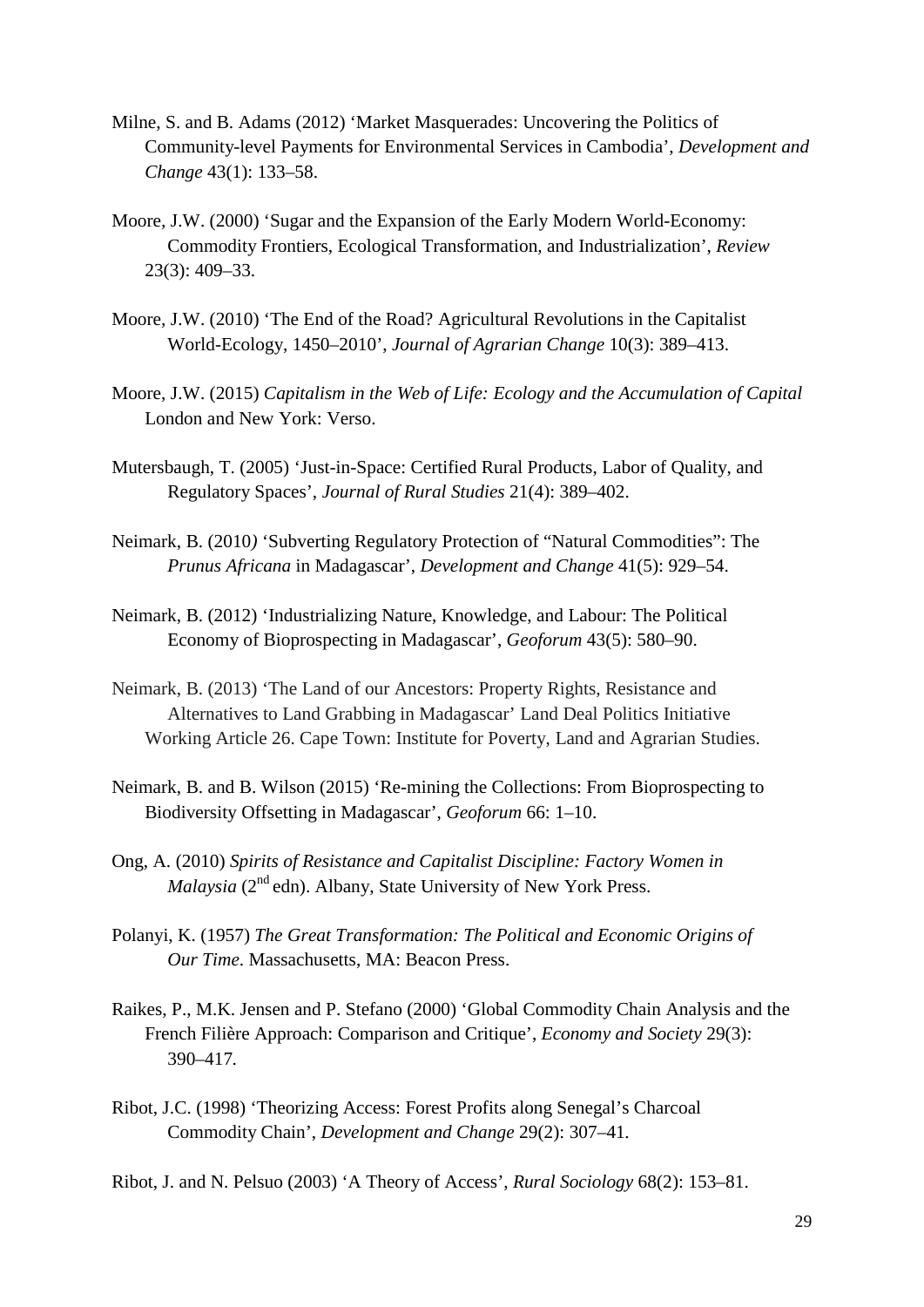- Robertson, M. (2012) 'Measurement and Alienation: Making a World of Ecosystem Services', *Transactions of the Institute of British Geographers* 37(3): 386–401.
- Sikor, T. and C. Lund (2009) 'Access and Property: A Question of Power and Authority'. *Development and Change* 40(1): 1–21.
- Spaargaren, G., A. Mol and D. Sonnenfeld (2006) *Governing Environmental Flows: Global Challenges to Social Theory*. Cambridge, MA: MIT Press.
- Starosta, G. (2010) 'Global Commodity Chains and the Marxian Law of Value', *Antipode* 42(2): 433–65.
- Storper M. (1997) *The Regional World: Territorial Development in a Global Economy*. New York: Guilford Press.
- Sullivan, S. and M. Hannis (2015) 'Nets and Frames, Losses and Gains: Value Struggles in Engagements with Biodiversity Offsetting Policy in England', *Ecosystem Services* 15: 162–73.
- Sunderlin, W.D. et al. (2013) 'How are REDD+ Proponents Addressing Tenure Problems? Evidence from Brazil, Cameroon, Tanzania, Indonesia, and Vietnam', *World Development* 55: 37–52.
- Tsing, A. (2000) 'Inside the Economy of Appearances', *Public Culture* 12(1): 115–44.
- Turnhout, E., K. Neves and E. de Lijster (2014) '"Measurability" in Biodiversity Governance: Knowledge, Transparency and the Intergovernmental Science Policy Platform on Biodiversity and Environments (IPBES), *Environment and Planning A* 46: 581–97.
- Wark, M. (1994) *Virtual Geography: Living with Global Media Events.* Washington, DC: American University Press.
- West, P. and J. Carrier (2004) 'Ecotourism and Authenticity: Getting Away From it All?', *Current Anthropology* 45(4): 483–98.
- WWF (2011) 'Premiere Phase de L'etude Strategique du Development du Sector Agrocarburant a Madagascar' ['The First Phase of the Strategic Development Sector Study of Biofuel in Madagascar']. Antananarivo: WWF.